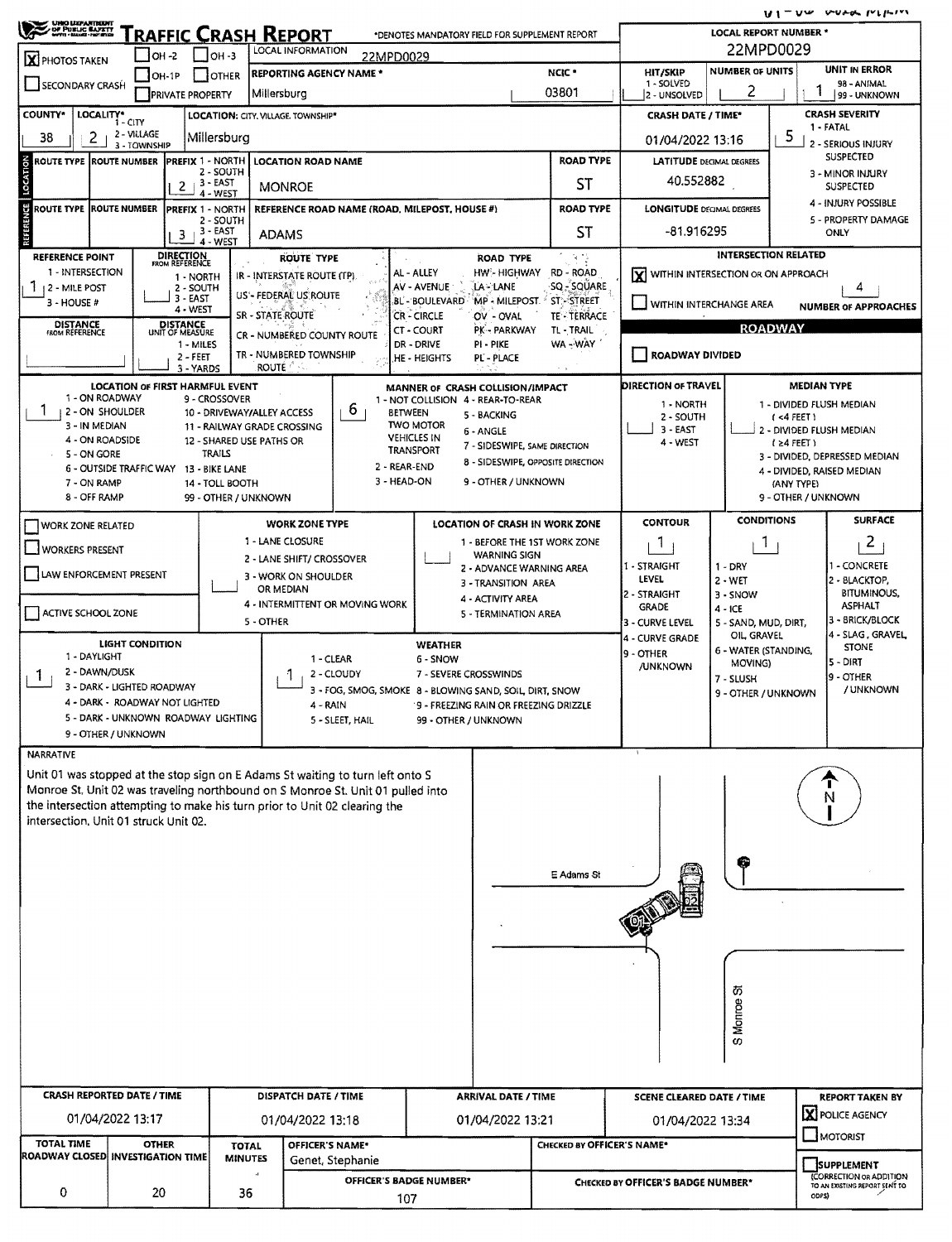| <b>ONG DEPARTMENT</b><br>OF PUBLIC BAPETY |                                                                    | <b>LOCAL REPORT NUMBER</b>                                                                                                                                                                                                                                                                                                                                                                                                                                                                                                                                                                                                                                                                                                                                                                                                                                                                                                                                                                                                                                                                                                                                                                                                                                                                                                                                                                                                                                                                                                                                                                                                                                                                                                                                                                                                                                                                                                                                                                                                                                                                                                                                                                                                                                                                                                                                                                                                                                                                                                                                                                                                                                                                                                                                                                                                                                                                                                                                                                                                                                                                                                                                                                                                                                                                                                                                                                                                                                                                                                                                                                                                                                                                                                                                                                                                                                                                                                                                                                                                                                                                                                                                                                                                                                                                                                                                                                                                                                                                                                                                                                                                                                                                                                                                                                                                                                                                                                                                                                                                                                                                                                                                                                                                                                                                                                                                                                                                                                                                                                                                                                                                                                                                                                                                                                                                                                                                                                                                                                                                                                                                                                                                                                                                                                                                                                                                                                                                                                                                                                                                                                                                                                                                                                                                                                                                                                                                                       |  |                   |       |                      |  |    |  |  |
|-------------------------------------------|--------------------------------------------------------------------|------------------------------------------------------------------------------------------------------------------------------------------------------------------------------------------------------------------------------------------------------------------------------------------------------------------------------------------------------------------------------------------------------------------------------------------------------------------------------------------------------------------------------------------------------------------------------------------------------------------------------------------------------------------------------------------------------------------------------------------------------------------------------------------------------------------------------------------------------------------------------------------------------------------------------------------------------------------------------------------------------------------------------------------------------------------------------------------------------------------------------------------------------------------------------------------------------------------------------------------------------------------------------------------------------------------------------------------------------------------------------------------------------------------------------------------------------------------------------------------------------------------------------------------------------------------------------------------------------------------------------------------------------------------------------------------------------------------------------------------------------------------------------------------------------------------------------------------------------------------------------------------------------------------------------------------------------------------------------------------------------------------------------------------------------------------------------------------------------------------------------------------------------------------------------------------------------------------------------------------------------------------------------------------------------------------------------------------------------------------------------------------------------------------------------------------------------------------------------------------------------------------------------------------------------------------------------------------------------------------------------------------------------------------------------------------------------------------------------------------------------------------------------------------------------------------------------------------------------------------------------------------------------------------------------------------------------------------------------------------------------------------------------------------------------------------------------------------------------------------------------------------------------------------------------------------------------------------------------------------------------------------------------------------------------------------------------------------------------------------------------------------------------------------------------------------------------------------------------------------------------------------------------------------------------------------------------------------------------------------------------------------------------------------------------------------------------------------------------------------------------------------------------------------------------------------------------------------------------------------------------------------------------------------------------------------------------------------------------------------------------------------------------------------------------------------------------------------------------------------------------------------------------------------------------------------------------------------------------------------------------------------------------------------------------------------------------------------------------------------------------------------------------------------------------------------------------------------------------------------------------------------------------------------------------------------------------------------------------------------------------------------------------------------------------------------------------------------------------------------------------------------------------------------------------------------------------------------------------------------------------------------------------------------------------------------------------------------------------------------------------------------------------------------------------------------------------------------------------------------------------------------------------------------------------------------------------------------------------------------------------------------------------------------------------------------------------------------------------------------------------------------------------------------------------------------------------------------------------------------------------------------------------------------------------------------------------------------------------------------------------------------------------------------------------------------------------------------------------------------------------------------------------------------------------------------------------------------------------------------------------------------------------------------------------------------------------------------------------------------------------------------------------------------------------------------------------------------------------------------------------------------------------------------------------------------------------------------------------------------------------------------------------------------------------------------------------------------------------------------------------------------------------------------------------------------------------------------------------------------------------------------------------------------------------------------------------------------------------------------------------------------------------------------------------------------------------------------------------------------------------------------------------------------------------------------------------------------------------------------------------------------------------------------|--|-------------------|-------|----------------------|--|----|--|--|
|                                           |                                                                    |                                                                                                                                                                                                                                                                                                                                                                                                                                                                                                                                                                                                                                                                                                                                                                                                                                                                                                                                                                                                                                                                                                                                                                                                                                                                                                                                                                                                                                                                                                                                                                                                                                                                                                                                                                                                                                                                                                                                                                                                                                                                                                                                                                                                                                                                                                                                                                                                                                                                                                                                                                                                                                                                                                                                                                                                                                                                                                                                                                                                                                                                                                                                                                                                                                                                                                                                                                                                                                                                                                                                                                                                                                                                                                                                                                                                                                                                                                                                                                                                                                                                                                                                                                                                                                                                                                                                                                                                                                                                                                                                                                                                                                                                                                                                                                                                                                                                                                                                                                                                                                                                                                                                                                                                                                                                                                                                                                                                                                                                                                                                                                                                                                                                                                                                                                                                                                                                                                                                                                                                                                                                                                                                                                                                                                                                                                                                                                                                                                                                                                                                                                                                                                                                                                                                                                                                                                                                                                                  |  |                   |       |                      |  |    |  |  |
| UNIT#                                     |                                                                    |                                                                                                                                                                                                                                                                                                                                                                                                                                                                                                                                                                                                                                                                                                                                                                                                                                                                                                                                                                                                                                                                                                                                                                                                                                                                                                                                                                                                                                                                                                                                                                                                                                                                                                                                                                                                                                                                                                                                                                                                                                                                                                                                                                                                                                                                                                                                                                                                                                                                                                                                                                                                                                                                                                                                                                                                                                                                                                                                                                                                                                                                                                                                                                                                                                                                                                                                                                                                                                                                                                                                                                                                                                                                                                                                                                                                                                                                                                                                                                                                                                                                                                                                                                                                                                                                                                                                                                                                                                                                                                                                                                                                                                                                                                                                                                                                                                                                                                                                                                                                                                                                                                                                                                                                                                                                                                                                                                                                                                                                                                                                                                                                                                                                                                                                                                                                                                                                                                                                                                                                                                                                                                                                                                                                                                                                                                                                                                                                                                                                                                                                                                                                                                                                                                                                                                                                                                                                                                                  |  | DAMAGE            |       |                      |  |    |  |  |
|                                           |                                                                    |                                                                                                                                                                                                                                                                                                                                                                                                                                                                                                                                                                                                                                                                                                                                                                                                                                                                                                                                                                                                                                                                                                                                                                                                                                                                                                                                                                                                                                                                                                                                                                                                                                                                                                                                                                                                                                                                                                                                                                                                                                                                                                                                                                                                                                                                                                                                                                                                                                                                                                                                                                                                                                                                                                                                                                                                                                                                                                                                                                                                                                                                                                                                                                                                                                                                                                                                                                                                                                                                                                                                                                                                                                                                                                                                                                                                                                                                                                                                                                                                                                                                                                                                                                                                                                                                                                                                                                                                                                                                                                                                                                                                                                                                                                                                                                                                                                                                                                                                                                                                                                                                                                                                                                                                                                                                                                                                                                                                                                                                                                                                                                                                                                                                                                                                                                                                                                                                                                                                                                                                                                                                                                                                                                                                                                                                                                                                                                                                                                                                                                                                                                                                                                                                                                                                                                                                                                                                                                                  |  |                   |       |                      |  |    |  |  |
|                                           |                                                                    |                                                                                                                                                                                                                                                                                                                                                                                                                                                                                                                                                                                                                                                                                                                                                                                                                                                                                                                                                                                                                                                                                                                                                                                                                                                                                                                                                                                                                                                                                                                                                                                                                                                                                                                                                                                                                                                                                                                                                                                                                                                                                                                                                                                                                                                                                                                                                                                                                                                                                                                                                                                                                                                                                                                                                                                                                                                                                                                                                                                                                                                                                                                                                                                                                                                                                                                                                                                                                                                                                                                                                                                                                                                                                                                                                                                                                                                                                                                                                                                                                                                                                                                                                                                                                                                                                                                                                                                                                                                                                                                                                                                                                                                                                                                                                                                                                                                                                                                                                                                                                                                                                                                                                                                                                                                                                                                                                                                                                                                                                                                                                                                                                                                                                                                                                                                                                                                                                                                                                                                                                                                                                                                                                                                                                                                                                                                                                                                                                                                                                                                                                                                                                                                                                                                                                                                                                                                                                                                  |  |                   |       |                      |  |    |  |  |
|                                           |                                                                    |                                                                                                                                                                                                                                                                                                                                                                                                                                                                                                                                                                                                                                                                                                                                                                                                                                                                                                                                                                                                                                                                                                                                                                                                                                                                                                                                                                                                                                                                                                                                                                                                                                                                                                                                                                                                                                                                                                                                                                                                                                                                                                                                                                                                                                                                                                                                                                                                                                                                                                                                                                                                                                                                                                                                                                                                                                                                                                                                                                                                                                                                                                                                                                                                                                                                                                                                                                                                                                                                                                                                                                                                                                                                                                                                                                                                                                                                                                                                                                                                                                                                                                                                                                                                                                                                                                                                                                                                                                                                                                                                                                                                                                                                                                                                                                                                                                                                                                                                                                                                                                                                                                                                                                                                                                                                                                                                                                                                                                                                                                                                                                                                                                                                                                                                                                                                                                                                                                                                                                                                                                                                                                                                                                                                                                                                                                                                                                                                                                                                                                                                                                                                                                                                                                                                                                                                                                                                                                                  |  |                   |       |                      |  |    |  |  |
|                                           |                                                                    |                                                                                                                                                                                                                                                                                                                                                                                                                                                                                                                                                                                                                                                                                                                                                                                                                                                                                                                                                                                                                                                                                                                                                                                                                                                                                                                                                                                                                                                                                                                                                                                                                                                                                                                                                                                                                                                                                                                                                                                                                                                                                                                                                                                                                                                                                                                                                                                                                                                                                                                                                                                                                                                                                                                                                                                                                                                                                                                                                                                                                                                                                                                                                                                                                                                                                                                                                                                                                                                                                                                                                                                                                                                                                                                                                                                                                                                                                                                                                                                                                                                                                                                                                                                                                                                                                                                                                                                                                                                                                                                                                                                                                                                                                                                                                                                                                                                                                                                                                                                                                                                                                                                                                                                                                                                                                                                                                                                                                                                                                                                                                                                                                                                                                                                                                                                                                                                                                                                                                                                                                                                                                                                                                                                                                                                                                                                                                                                                                                                                                                                                                                                                                                                                                                                                                                                                                                                                                                                  |  |                   |       |                      |  |    |  |  |
|                                           | LP STATE   LICENSE PLATE #                                         |                                                                                                                                                                                                                                                                                                                                                                                                                                                                                                                                                                                                                                                                                                                                                                                                                                                                                                                                                                                                                                                                                                                                                                                                                                                                                                                                                                                                                                                                                                                                                                                                                                                                                                                                                                                                                                                                                                                                                                                                                                                                                                                                                                                                                                                                                                                                                                                                                                                                                                                                                                                                                                                                                                                                                                                                                                                                                                                                                                                                                                                                                                                                                                                                                                                                                                                                                                                                                                                                                                                                                                                                                                                                                                                                                                                                                                                                                                                                                                                                                                                                                                                                                                                                                                                                                                                                                                                                                                                                                                                                                                                                                                                                                                                                                                                                                                                                                                                                                                                                                                                                                                                                                                                                                                                                                                                                                                                                                                                                                                                                                                                                                                                                                                                                                                                                                                                                                                                                                                                                                                                                                                                                                                                                                                                                                                                                                                                                                                                                                                                                                                                                                                                                                                                                                                                                                                                                                                                  |  |                   |       |                      |  |    |  |  |
| OН                                        | <b>HVZ7694</b>                                                     |                                                                                                                                                                                                                                                                                                                                                                                                                                                                                                                                                                                                                                                                                                                                                                                                                                                                                                                                                                                                                                                                                                                                                                                                                                                                                                                                                                                                                                                                                                                                                                                                                                                                                                                                                                                                                                                                                                                                                                                                                                                                                                                                                                                                                                                                                                                                                                                                                                                                                                                                                                                                                                                                                                                                                                                                                                                                                                                                                                                                                                                                                                                                                                                                                                                                                                                                                                                                                                                                                                                                                                                                                                                                                                                                                                                                                                                                                                                                                                                                                                                                                                                                                                                                                                                                                                                                                                                                                                                                                                                                                                                                                                                                                                                                                                                                                                                                                                                                                                                                                                                                                                                                                                                                                                                                                                                                                                                                                                                                                                                                                                                                                                                                                                                                                                                                                                                                                                                                                                                                                                                                                                                                                                                                                                                                                                                                                                                                                                                                                                                                                                                                                                                                                                                                                                                                                                                                                                                  |  |                   |       | FORD                 |  |    |  |  |
| INSURANCE                                 | <b>INSURANCE COMPANY</b>                                           |                                                                                                                                                                                                                                                                                                                                                                                                                                                                                                                                                                                                                                                                                                                                                                                                                                                                                                                                                                                                                                                                                                                                                                                                                                                                                                                                                                                                                                                                                                                                                                                                                                                                                                                                                                                                                                                                                                                                                                                                                                                                                                                                                                                                                                                                                                                                                                                                                                                                                                                                                                                                                                                                                                                                                                                                                                                                                                                                                                                                                                                                                                                                                                                                                                                                                                                                                                                                                                                                                                                                                                                                                                                                                                                                                                                                                                                                                                                                                                                                                                                                                                                                                                                                                                                                                                                                                                                                                                                                                                                                                                                                                                                                                                                                                                                                                                                                                                                                                                                                                                                                                                                                                                                                                                                                                                                                                                                                                                                                                                                                                                                                                                                                                                                                                                                                                                                                                                                                                                                                                                                                                                                                                                                                                                                                                                                                                                                                                                                                                                                                                                                                                                                                                                                                                                                                                                                                                                                  |  |                   | COLOR | <b>VEHICLE MODEL</b> |  |    |  |  |
| <b>X</b> VERIFIED                         | WAYNE MUTUAL                                                       |                                                                                                                                                                                                                                                                                                                                                                                                                                                                                                                                                                                                                                                                                                                                                                                                                                                                                                                                                                                                                                                                                                                                                                                                                                                                                                                                                                                                                                                                                                                                                                                                                                                                                                                                                                                                                                                                                                                                                                                                                                                                                                                                                                                                                                                                                                                                                                                                                                                                                                                                                                                                                                                                                                                                                                                                                                                                                                                                                                                                                                                                                                                                                                                                                                                                                                                                                                                                                                                                                                                                                                                                                                                                                                                                                                                                                                                                                                                                                                                                                                                                                                                                                                                                                                                                                                                                                                                                                                                                                                                                                                                                                                                                                                                                                                                                                                                                                                                                                                                                                                                                                                                                                                                                                                                                                                                                                                                                                                                                                                                                                                                                                                                                                                                                                                                                                                                                                                                                                                                                                                                                                                                                                                                                                                                                                                                                                                                                                                                                                                                                                                                                                                                                                                                                                                                                                                                                                                                  |  |                   | BLK   | RANGER               |  |    |  |  |
|                                           | <b>TYPE OF USE</b>                                                 |                                                                                                                                                                                                                                                                                                                                                                                                                                                                                                                                                                                                                                                                                                                                                                                                                                                                                                                                                                                                                                                                                                                                                                                                                                                                                                                                                                                                                                                                                                                                                                                                                                                                                                                                                                                                                                                                                                                                                                                                                                                                                                                                                                                                                                                                                                                                                                                                                                                                                                                                                                                                                                                                                                                                                                                                                                                                                                                                                                                                                                                                                                                                                                                                                                                                                                                                                                                                                                                                                                                                                                                                                                                                                                                                                                                                                                                                                                                                                                                                                                                                                                                                                                                                                                                                                                                                                                                                                                                                                                                                                                                                                                                                                                                                                                                                                                                                                                                                                                                                                                                                                                                                                                                                                                                                                                                                                                                                                                                                                                                                                                                                                                                                                                                                                                                                                                                                                                                                                                                                                                                                                                                                                                                                                                                                                                                                                                                                                                                                                                                                                                                                                                                                                                                                                                                                                                                                                                                  |  | US DOT #          |       |                      |  |    |  |  |
| COMMERCIAL                                |                                                                    | RESPONSE                                                                                                                                                                                                                                                                                                                                                                                                                                                                                                                                                                                                                                                                                                                                                                                                                                                                                                                                                                                                                                                                                                                                                                                                                                                                                                                                                                                                                                                                                                                                                                                                                                                                                                                                                                                                                                                                                                                                                                                                                                                                                                                                                                                                                                                                                                                                                                                                                                                                                                                                                                                                                                                                                                                                                                                                                                                                                                                                                                                                                                                                                                                                                                                                                                                                                                                                                                                                                                                                                                                                                                                                                                                                                                                                                                                                                                                                                                                                                                                                                                                                                                                                                                                                                                                                                                                                                                                                                                                                                                                                                                                                                                                                                                                                                                                                                                                                                                                                                                                                                                                                                                                                                                                                                                                                                                                                                                                                                                                                                                                                                                                                                                                                                                                                                                                                                                                                                                                                                                                                                                                                                                                                                                                                                                                                                                                                                                                                                                                                                                                                                                                                                                                                                                                                                                                                                                                                                                         |  |                   |       |                      |  |    |  |  |
| <b>INTERLOCK</b><br>DEVICE                | <b>HIT/SKIP UNIT</b>                                               |                                                                                                                                                                                                                                                                                                                                                                                                                                                                                                                                                                                                                                                                                                                                                                                                                                                                                                                                                                                                                                                                                                                                                                                                                                                                                                                                                                                                                                                                                                                                                                                                                                                                                                                                                                                                                                                                                                                                                                                                                                                                                                                                                                                                                                                                                                                                                                                                                                                                                                                                                                                                                                                                                                                                                                                                                                                                                                                                                                                                                                                                                                                                                                                                                                                                                                                                                                                                                                                                                                                                                                                                                                                                                                                                                                                                                                                                                                                                                                                                                                                                                                                                                                                                                                                                                                                                                                                                                                                                                                                                                                                                                                                                                                                                                                                                                                                                                                                                                                                                                                                                                                                                                                                                                                                                                                                                                                                                                                                                                                                                                                                                                                                                                                                                                                                                                                                                                                                                                                                                                                                                                                                                                                                                                                                                                                                                                                                                                                                                                                                                                                                                                                                                                                                                                                                                                                                                                                                  |  | $1 - 510K$ LBS.   |       | PLACARD ID#          |  |    |  |  |
| EQUIPPED                                  |                                                                    |                                                                                                                                                                                                                                                                                                                                                                                                                                                                                                                                                                                                                                                                                                                                                                                                                                                                                                                                                                                                                                                                                                                                                                                                                                                                                                                                                                                                                                                                                                                                                                                                                                                                                                                                                                                                                                                                                                                                                                                                                                                                                                                                                                                                                                                                                                                                                                                                                                                                                                                                                                                                                                                                                                                                                                                                                                                                                                                                                                                                                                                                                                                                                                                                                                                                                                                                                                                                                                                                                                                                                                                                                                                                                                                                                                                                                                                                                                                                                                                                                                                                                                                                                                                                                                                                                                                                                                                                                                                                                                                                                                                                                                                                                                                                                                                                                                                                                                                                                                                                                                                                                                                                                                                                                                                                                                                                                                                                                                                                                                                                                                                                                                                                                                                                                                                                                                                                                                                                                                                                                                                                                                                                                                                                                                                                                                                                                                                                                                                                                                                                                                                                                                                                                                                                                                                                                                                                                                                  |  | $3 - 26K$ LBS.    |       |                      |  | 12 |  |  |
|                                           | 1 - PASSENGER CAR<br>2 - PASSENGER VAN                             |                                                                                                                                                                                                                                                                                                                                                                                                                                                                                                                                                                                                                                                                                                                                                                                                                                                                                                                                                                                                                                                                                                                                                                                                                                                                                                                                                                                                                                                                                                                                                                                                                                                                                                                                                                                                                                                                                                                                                                                                                                                                                                                                                                                                                                                                                                                                                                                                                                                                                                                                                                                                                                                                                                                                                                                                                                                                                                                                                                                                                                                                                                                                                                                                                                                                                                                                                                                                                                                                                                                                                                                                                                                                                                                                                                                                                                                                                                                                                                                                                                                                                                                                                                                                                                                                                                                                                                                                                                                                                                                                                                                                                                                                                                                                                                                                                                                                                                                                                                                                                                                                                                                                                                                                                                                                                                                                                                                                                                                                                                                                                                                                                                                                                                                                                                                                                                                                                                                                                                                                                                                                                                                                                                                                                                                                                                                                                                                                                                                                                                                                                                                                                                                                                                                                                                                                                                                                                                                  |  |                   |       |                      |  | 12 |  |  |
| 4                                         | (MINIVAN)                                                          |                                                                                                                                                                                                                                                                                                                                                                                                                                                                                                                                                                                                                                                                                                                                                                                                                                                                                                                                                                                                                                                                                                                                                                                                                                                                                                                                                                                                                                                                                                                                                                                                                                                                                                                                                                                                                                                                                                                                                                                                                                                                                                                                                                                                                                                                                                                                                                                                                                                                                                                                                                                                                                                                                                                                                                                                                                                                                                                                                                                                                                                                                                                                                                                                                                                                                                                                                                                                                                                                                                                                                                                                                                                                                                                                                                                                                                                                                                                                                                                                                                                                                                                                                                                                                                                                                                                                                                                                                                                                                                                                                                                                                                                                                                                                                                                                                                                                                                                                                                                                                                                                                                                                                                                                                                                                                                                                                                                                                                                                                                                                                                                                                                                                                                                                                                                                                                                                                                                                                                                                                                                                                                                                                                                                                                                                                                                                                                                                                                                                                                                                                                                                                                                                                                                                                                                                                                                                                                                  |  |                   |       |                      |  |    |  |  |
|                                           | UNIT TYPE 3 - SPORT UTILITY<br>VEHICLE                             |                                                                                                                                                                                                                                                                                                                                                                                                                                                                                                                                                                                                                                                                                                                                                                                                                                                                                                                                                                                                                                                                                                                                                                                                                                                                                                                                                                                                                                                                                                                                                                                                                                                                                                                                                                                                                                                                                                                                                                                                                                                                                                                                                                                                                                                                                                                                                                                                                                                                                                                                                                                                                                                                                                                                                                                                                                                                                                                                                                                                                                                                                                                                                                                                                                                                                                                                                                                                                                                                                                                                                                                                                                                                                                                                                                                                                                                                                                                                                                                                                                                                                                                                                                                                                                                                                                                                                                                                                                                                                                                                                                                                                                                                                                                                                                                                                                                                                                                                                                                                                                                                                                                                                                                                                                                                                                                                                                                                                                                                                                                                                                                                                                                                                                                                                                                                                                                                                                                                                                                                                                                                                                                                                                                                                                                                                                                                                                                                                                                                                                                                                                                                                                                                                                                                                                                                                                                                                                                  |  |                   |       |                      |  |    |  |  |
|                                           | 4 - PICK UP                                                        |                                                                                                                                                                                                                                                                                                                                                                                                                                                                                                                                                                                                                                                                                                                                                                                                                                                                                                                                                                                                                                                                                                                                                                                                                                                                                                                                                                                                                                                                                                                                                                                                                                                                                                                                                                                                                                                                                                                                                                                                                                                                                                                                                                                                                                                                                                                                                                                                                                                                                                                                                                                                                                                                                                                                                                                                                                                                                                                                                                                                                                                                                                                                                                                                                                                                                                                                                                                                                                                                                                                                                                                                                                                                                                                                                                                                                                                                                                                                                                                                                                                                                                                                                                                                                                                                                                                                                                                                                                                                                                                                                                                                                                                                                                                                                                                                                                                                                                                                                                                                                                                                                                                                                                                                                                                                                                                                                                                                                                                                                                                                                                                                                                                                                                                                                                                                                                                                                                                                                                                                                                                                                                                                                                                                                                                                                                                                                                                                                                                                                                                                                                                                                                                                                                                                                                                                                                                                                                                  |  |                   |       |                      |  |    |  |  |
|                                           | 5 - CARGO VAN                                                      |                                                                                                                                                                                                                                                                                                                                                                                                                                                                                                                                                                                                                                                                                                                                                                                                                                                                                                                                                                                                                                                                                                                                                                                                                                                                                                                                                                                                                                                                                                                                                                                                                                                                                                                                                                                                                                                                                                                                                                                                                                                                                                                                                                                                                                                                                                                                                                                                                                                                                                                                                                                                                                                                                                                                                                                                                                                                                                                                                                                                                                                                                                                                                                                                                                                                                                                                                                                                                                                                                                                                                                                                                                                                                                                                                                                                                                                                                                                                                                                                                                                                                                                                                                                                                                                                                                                                                                                                                                                                                                                                                                                                                                                                                                                                                                                                                                                                                                                                                                                                                                                                                                                                                                                                                                                                                                                                                                                                                                                                                                                                                                                                                                                                                                                                                                                                                                                                                                                                                                                                                                                                                                                                                                                                                                                                                                                                                                                                                                                                                                                                                                                                                                                                                                                                                                                                                                                                                                                  |  |                   |       |                      |  |    |  |  |
|                                           |                                                                    |                                                                                                                                                                                                                                                                                                                                                                                                                                                                                                                                                                                                                                                                                                                                                                                                                                                                                                                                                                                                                                                                                                                                                                                                                                                                                                                                                                                                                                                                                                                                                                                                                                                                                                                                                                                                                                                                                                                                                                                                                                                                                                                                                                                                                                                                                                                                                                                                                                                                                                                                                                                                                                                                                                                                                                                                                                                                                                                                                                                                                                                                                                                                                                                                                                                                                                                                                                                                                                                                                                                                                                                                                                                                                                                                                                                                                                                                                                                                                                                                                                                                                                                                                                                                                                                                                                                                                                                                                                                                                                                                                                                                                                                                                                                                                                                                                                                                                                                                                                                                                                                                                                                                                                                                                                                                                                                                                                                                                                                                                                                                                                                                                                                                                                                                                                                                                                                                                                                                                                                                                                                                                                                                                                                                                                                                                                                                                                                                                                                                                                                                                                                                                                                                                                                                                                                                                                                                                                                  |  |                   |       |                      |  |    |  |  |
|                                           | MODE WHEN CRASH OCCURRED?                                          |                                                                                                                                                                                                                                                                                                                                                                                                                                                                                                                                                                                                                                                                                                                                                                                                                                                                                                                                                                                                                                                                                                                                                                                                                                                                                                                                                                                                                                                                                                                                                                                                                                                                                                                                                                                                                                                                                                                                                                                                                                                                                                                                                                                                                                                                                                                                                                                                                                                                                                                                                                                                                                                                                                                                                                                                                                                                                                                                                                                                                                                                                                                                                                                                                                                                                                                                                                                                                                                                                                                                                                                                                                                                                                                                                                                                                                                                                                                                                                                                                                                                                                                                                                                                                                                                                                                                                                                                                                                                                                                                                                                                                                                                                                                                                                                                                                                                                                                                                                                                                                                                                                                                                                                                                                                                                                                                                                                                                                                                                                                                                                                                                                                                                                                                                                                                                                                                                                                                                                                                                                                                                                                                                                                                                                                                                                                                                                                                                                                                                                                                                                                                                                                                                                                                                                                                                                                                                                                  |  | 0 - NO AUTOMATION |       |                      |  |    |  |  |
| 2                                         |                                                                    |                                                                                                                                                                                                                                                                                                                                                                                                                                                                                                                                                                                                                                                                                                                                                                                                                                                                                                                                                                                                                                                                                                                                                                                                                                                                                                                                                                                                                                                                                                                                                                                                                                                                                                                                                                                                                                                                                                                                                                                                                                                                                                                                                                                                                                                                                                                                                                                                                                                                                                                                                                                                                                                                                                                                                                                                                                                                                                                                                                                                                                                                                                                                                                                                                                                                                                                                                                                                                                                                                                                                                                                                                                                                                                                                                                                                                                                                                                                                                                                                                                                                                                                                                                                                                                                                                                                                                                                                                                                                                                                                                                                                                                                                                                                                                                                                                                                                                                                                                                                                                                                                                                                                                                                                                                                                                                                                                                                                                                                                                                                                                                                                                                                                                                                                                                                                                                                                                                                                                                                                                                                                                                                                                                                                                                                                                                                                                                                                                                                                                                                                                                                                                                                                                                                                                                                                                                                                                                                  |  |                   |       |                      |  |    |  |  |
|                                           |                                                                    | 22MPD0029<br>OWNER PHONE:INCLUDE AREA CODE (L) SAME AS DRIVERY<br>OWNER NAME: LAST, FIRST, MIDDLE (C) SAME AS DRIVER)<br>DAMAGE SCALE<br>BORRMAN, GARRETT, ALLEN<br>1 - NONE<br>3 - FUNCTIONAL DAMAGE<br>OWNER ADDRESS: STREET, CITY, STATE, ZIP ( CI SAME AS DRIVER)<br>2<br>2 - MINOR DAMAGE<br>4 - DISABLING DAMAGE<br>1613 ELM ST, COSHOCTON, OH, 43812<br>9 - UNKNOWN<br>COMMERCIAL CARRIER PHONE: INCLUDE AREA CODE<br>COMMERCIAL CARRIER; NAME, ADDRESS, CITY, STATE, ZIP<br><b>DAMAGED AREA(S)</b><br>INDICATE ALL THAT APPLY<br><b>VEHICLE IDENTIFICATION #</b><br><b>VEHICLE YEAR</b><br><b>VEHICLE MAKE</b><br>2004<br>1FTZR45E14TA05933<br><b>INSURANCE POLICY #</b><br>PAP0251680<br>TOWED BY: COMPANY NAME<br>IN EMERGENCY<br>GOVERNMENT<br><b>HAZARDOUS MATERIAL</b><br>VEHICLE WEIGHT GVWR/GCWR<br># OCCUPANTS<br><b>TMATERIAL</b><br><b>CLASS#</b><br>RELEASED<br>2 - 10.001 - 26K LBS.<br><b>PLACARD</b><br>12 - GOLF CART<br>23 - PEDESTRIAN/SKATER<br>6 - VAN (9-15 SEATS)<br>18 - LIMO (LIVERY VEHICLE)<br>7 - MOTORCYCLE 2-WHEELED<br>13 - SNOWMOBILE<br>19 - BUS (16+ PASSENGERS)<br>24 - WHEELCHAIR (ANY TYPE)<br>11<br>8 - MOTORCYCLE 3-WHEELED<br>14 - SINGLE UNIT<br>25 - OTHER NON-MOTORIST<br>20 - OTHER VEHICLE<br><b>TRUCK</b><br>9 - AUTOCYCLE<br>26 - BICYCLE<br>21 - HEAVY EQUIPMENT<br>15 - SEMI-TRACTOR<br>10 - MOPED OR MOTORIZED<br>27 - TRAIN<br>22 - ANIMAL WITH RIDER OR<br><b>BICYCLE</b><br>16 - FARM EQUIPMENT<br>ANIMAL-DRAWN VEHICLE<br>99 - UNKNOWN OR HIT/SKIP<br>11 - ALL TERRAIN VEHICLE<br>17 - MOTORHOME<br>(ATV/UTV)<br># OF TRAILING UNITS<br>12<br>12<br>12<br>12<br>WAS VEHICLE OPERATING IN AUTONOMOUS<br>3 - CONDITIONAL AUTOMATION 9 - UNKNOWN<br>0<br>1 - DRIVER ASSISTANCE<br>4 - HIGH AUTOMATION<br>1-YES 2-NO 9-OTHER/UNKNOWN<br>AUTONOMOUS 2 - PARTIAL AUTOMATION 5 - FULL AUTOMATION<br>MODE LEVEL<br>21 - MAIL CARRIER<br>6 - BUS - CHARTER/TOUR<br>$11 - FIRE$<br>16 - FARM<br>99 - OTHER / UNKNOWN<br>7 - BUS - INTERCITY<br>12 - MILITARY<br>17 - MOWING<br><b>B-BUS-SHUTTLE</b><br>13 - POLICE<br>18 - SNOW REMOVAL<br>9 - BUS - OTHER<br>14 PUBLIC UTILITY<br>19 - TOWING<br>10 - AMBULANCE<br>15 - CONSTRUCTION EQUIP.<br>20 - SAFETY SERVICE<br><b>PATROL</b><br>12<br>7 - GRAIN/CHIPS/GRAVEL<br>99 - OTHER / UNKNOWN<br>4 - LOGGING<br>11 - DUMP<br>5 - INTERMODAL<br>8 - POLE<br>12 - CONCRETE MIXER<br><b>CONTAINER CHASSIS</b><br>18<br>9 - CARGO TANK<br>13 - AUTO TRANSPORTER<br>11 T<br>9.<br>- 3<br>9<br>6 - CARGOVAN<br>14 - GARBAGE/REFUSE<br>10 - FLAT BED<br>/ENCLOSED BOX<br>4 - BRAKES<br>7 - WORN OR SLICK TIRES<br>9 - MOTOR TROUBLE<br>99 - OTHER / UNKNOWN<br>5 - STEERING<br><b>8 - TRAILER EQUIPMENT</b><br>10 - DISABLED FROM PRIOR<br>ACCIDENT<br>DEFECTIVE<br><b>6 - TIRE BLOWOUT</b><br>$\Box$ - NO DAMAGE $[0]$<br>L.J- UNDERCARRIAGE [ 14 ]<br>4 - MIDBLOCK -<br>7 - SHOULDER/ROADSIDE<br>99 - OTHER / UNKNOWN<br>10 - DRIVEWAY ACCESS<br>$\Box$ . TOP[13]<br>$\Box$ - ALL AREAS [15]<br>MARKED CROSSWALK<br>11 - SHARED USE PATHS<br>8 - SIDEWALK<br>S - TRAVEL LANE -<br>OR TRAILS<br>9 - MEDIAN/CROSSING<br>$\Box$ - UNIT NOT AT SCENE[16]<br>OTHER LOCATION<br>12 - FIRST RESPONDER<br>ISLAND<br>3 - INTERSECTION - OTHER<br><b>6 - BICYCLE LANE</b><br>AT INCIDENT SCENE<br>1 - STRAIGHT AHEAD<br>9 - LEAVING TRAFFIC<br>15 - WALKING, RUNNING,<br>21 - STANDING OUTSIDE<br><b>INITIAL POINT OF CONTACT</b><br>LANE<br>DISABLED VEHICLE<br>JOGGING, PLAYING<br>2 - BACKING<br>0 - NO DAMAGE<br>14 - UNDERCARRIAGE<br>3 - CHANGING LANES<br>10 - PARKED<br>16 - WORKING<br>99 - OTHER / UNKNOWN<br>6<br>4 - OVERTAKING/PASSING<br>1-12 - REFER TO UNIT 15 - VEHICLE NOT AT SCENE<br>11 - SLOWING OR STOPPED<br>17 - PUSHING VEHICLE<br>-1<br>PRE-CRASH 5 - MAKING RIGHT TURN<br>IN TRAFFIC<br>18 - APPROACHING OR<br><b>DIAGRAM</b><br>99 - UNKNOWN<br>LEAVING VEHICLE<br><b>ACTIONS 6 - MAKING LEFT TURN</b><br>12 - DRIVERLESS<br>$13 - IOP$<br>7 - MAKING U-TURN<br>13 - NEGOTIATING A CURVE<br>19 - STANDING<br>8 - ENTERING TRAFFIC<br>14 - ENTERING OR CROSSING<br>20 - OTHER NON-MOTORIST<br>LANE<br>SPECIFIED LOCATION<br>TRAFFIC<br>B - FOLLOWING TOO CLOSE 13 - IMPROPER START FROM<br>18 - OPERATING DEFECTIVE<br>23 - OPENING DOOR INTO<br>TRAFFIC CONTROL<br><b>TRAFFICWAY FLOW</b><br>/ACDA<br><b>EQUIPMENT</b><br><b>ROADWAY</b><br>A PARKED POSITION<br>1 - ONE-WAY<br>1 - ROUNDABOUT 4 - STOP SIGN<br>9 - IMPROPER LANE<br>14 - STOPPED OR PARKED<br>19 - LOAD SHIFTING<br>99 - OTHER IMPROPER<br>2 - TWO-WAY<br>2 - SIGNAL<br>5 - YIELD SIGN<br>CHANGE<br>ILLEGALLY<br>/FALLING/SPILLING<br><b>ACTION</b><br>2<br>4<br>3 - FLASHER<br><b>6 - NO CONTROL</b><br>10 - IMPROPER PASSING<br>1S - SWERVING TO AVOID<br>20 - IMPROPER CROSSING<br>11 - DROVE OFF ROAD<br>16 - WRONG WAY<br>21 - LYING IN ROADWAY<br># OF THROUGH LANES<br><b>RAIL GRADE CROSSING</b><br>12 - IMPROPER BACKING<br>17 - VISION OBSTRUCTION<br>22 - NOT DISCERNIBLE<br><b>ON ROAD</b><br>1 - NOT INVLOVED<br>2 - INVOLVED-ACTIVE CROSSING<br>$\mathbf{2}$<br>- EVENTS<br>3 - INVOLVED-PASSIVE CROSSING<br>7 - SEPARATION OF UNITS<br>12 - DOWNHILL RUNAWAY<br>19 - ANIMAL -OTHER<br>23 - STRUCK BY FALLING,<br>SHIFTING CARGO OR<br><b>B - RAN OFF ROAD RIGHT</b><br>13 - OTHER NON-COLLISION 20 - MOTOR VEHICLE IN<br>UNIT / NON-MOTORIST DIRECTION<br>ANYTHING SET IN<br>9 - RAN OFF ROAD LEFT<br>14 - PEDESTRIAN<br><b>TRANSPORT</b><br>MOTION BY A MOTOR<br>10 - CROSS MEDIAN<br>15 - PEDALCYCLE<br>21 - PARKED MOTOR<br>1 - NORTH<br><b>5 - NORTHEAST</b><br>VEHICLE<br>11 - CROSS CENTERUNE -<br><b>VEHICLE</b><br>16 - RAILWAY VEHICLE<br>2 - SOUTH<br>6 - NORTHWEST<br>24 - OTHER MOVABLE<br>OPPOSITE DIRECTION<br>17 - ANIMAL - FARM<br>22 - WORK ZONE<br>OBJECT<br>3 - EAST<br>7 - SOUTHEAST<br>OF TRAVEL<br>MAINTENANCE<br>1B - ANIMAL - DEER<br>FROM  <br>TO I<br>4 - WEST<br>8 - SOUTHWEST<br><b>EQUIPMENT</b><br>9 - OTHER / UNKNOWN<br>. _ COLLISION WITH FIXED OBJECT - STRUCK<br>$\sim$ $\sim$<br>.<br>$\sim$ $ \sim$<br>2S - IMPACT ATTENUATOR 31 - GUARDRAIL END<br>38 - OVERHEAD SIGN POST<br>45 - EMBANKMENT<br>52 - BUILDING<br>/ CRASH CUSHION<br>32 - PORTABLE BARRIER<br>39 - LIGHT / LUMINARIES<br>46 - FENCE<br>53 - TUNNEL<br>UNIT SPEED<br>DETECTED SPEED<br>33 - MEDIAN CABLE BARRIER<br><b>SUPPORT</b><br>47 - MAILBOX<br>54 - OTHER FIXED<br>48 - TREE<br>34 - MEDIAN GUARDRAIL<br>40 - UTILITY POLE<br>OBJECT<br>99 - OTHER / UNKNOWN<br>10<br>1 - STATED / ESTIMATED SPEED<br>49 - FIRE HYDRANT<br>41 - OTHER POST, POLE<br>BARRIER<br>50 - WORK ZONE<br>OR SUPPORT<br>35 - MEDIAN CONCRETE<br>MAINTENANCE<br><b>BARRIER</b><br>42 - CULVERT<br>2 - CALCULATED / EDR<br>EQUIPMENT<br>36 - MEDIAN OTHER BARRIER<br>POSTED SPEED<br>43 - CURB<br>37 - TRAFFIC SIGN POST<br>44 - DITCH<br>51 - WALL<br>3 - UNDETERMINED<br>25<br>FIRST HARMFUL EVENT<br><b>MOST HARMFUL EVENT</b> |  |                   |       |                      |  |    |  |  |
|                                           | 1 - NONE<br>2 - TAXI                                               |                                                                                                                                                                                                                                                                                                                                                                                                                                                                                                                                                                                                                                                                                                                                                                                                                                                                                                                                                                                                                                                                                                                                                                                                                                                                                                                                                                                                                                                                                                                                                                                                                                                                                                                                                                                                                                                                                                                                                                                                                                                                                                                                                                                                                                                                                                                                                                                                                                                                                                                                                                                                                                                                                                                                                                                                                                                                                                                                                                                                                                                                                                                                                                                                                                                                                                                                                                                                                                                                                                                                                                                                                                                                                                                                                                                                                                                                                                                                                                                                                                                                                                                                                                                                                                                                                                                                                                                                                                                                                                                                                                                                                                                                                                                                                                                                                                                                                                                                                                                                                                                                                                                                                                                                                                                                                                                                                                                                                                                                                                                                                                                                                                                                                                                                                                                                                                                                                                                                                                                                                                                                                                                                                                                                                                                                                                                                                                                                                                                                                                                                                                                                                                                                                                                                                                                                                                                                                                                  |  |                   |       |                      |  |    |  |  |
|                                           | 3 - ELECTRONIC RIDE                                                |                                                                                                                                                                                                                                                                                                                                                                                                                                                                                                                                                                                                                                                                                                                                                                                                                                                                                                                                                                                                                                                                                                                                                                                                                                                                                                                                                                                                                                                                                                                                                                                                                                                                                                                                                                                                                                                                                                                                                                                                                                                                                                                                                                                                                                                                                                                                                                                                                                                                                                                                                                                                                                                                                                                                                                                                                                                                                                                                                                                                                                                                                                                                                                                                                                                                                                                                                                                                                                                                                                                                                                                                                                                                                                                                                                                                                                                                                                                                                                                                                                                                                                                                                                                                                                                                                                                                                                                                                                                                                                                                                                                                                                                                                                                                                                                                                                                                                                                                                                                                                                                                                                                                                                                                                                                                                                                                                                                                                                                                                                                                                                                                                                                                                                                                                                                                                                                                                                                                                                                                                                                                                                                                                                                                                                                                                                                                                                                                                                                                                                                                                                                                                                                                                                                                                                                                                                                                                                                  |  |                   |       |                      |  |    |  |  |
| <b>SPECIAL</b><br><b>FUNCTION</b>         | <b>SHARING</b><br>4 - SCHOOL TRANSPORT                             |                                                                                                                                                                                                                                                                                                                                                                                                                                                                                                                                                                                                                                                                                                                                                                                                                                                                                                                                                                                                                                                                                                                                                                                                                                                                                                                                                                                                                                                                                                                                                                                                                                                                                                                                                                                                                                                                                                                                                                                                                                                                                                                                                                                                                                                                                                                                                                                                                                                                                                                                                                                                                                                                                                                                                                                                                                                                                                                                                                                                                                                                                                                                                                                                                                                                                                                                                                                                                                                                                                                                                                                                                                                                                                                                                                                                                                                                                                                                                                                                                                                                                                                                                                                                                                                                                                                                                                                                                                                                                                                                                                                                                                                                                                                                                                                                                                                                                                                                                                                                                                                                                                                                                                                                                                                                                                                                                                                                                                                                                                                                                                                                                                                                                                                                                                                                                                                                                                                                                                                                                                                                                                                                                                                                                                                                                                                                                                                                                                                                                                                                                                                                                                                                                                                                                                                                                                                                                                                  |  |                   |       |                      |  |    |  |  |
|                                           | S - BUS - TRANSIT/COMMUTER                                         |                                                                                                                                                                                                                                                                                                                                                                                                                                                                                                                                                                                                                                                                                                                                                                                                                                                                                                                                                                                                                                                                                                                                                                                                                                                                                                                                                                                                                                                                                                                                                                                                                                                                                                                                                                                                                                                                                                                                                                                                                                                                                                                                                                                                                                                                                                                                                                                                                                                                                                                                                                                                                                                                                                                                                                                                                                                                                                                                                                                                                                                                                                                                                                                                                                                                                                                                                                                                                                                                                                                                                                                                                                                                                                                                                                                                                                                                                                                                                                                                                                                                                                                                                                                                                                                                                                                                                                                                                                                                                                                                                                                                                                                                                                                                                                                                                                                                                                                                                                                                                                                                                                                                                                                                                                                                                                                                                                                                                                                                                                                                                                                                                                                                                                                                                                                                                                                                                                                                                                                                                                                                                                                                                                                                                                                                                                                                                                                                                                                                                                                                                                                                                                                                                                                                                                                                                                                                                                                  |  |                   |       |                      |  |    |  |  |
|                                           | 1 - NO CARGO BODY TYPE                                             |                                                                                                                                                                                                                                                                                                                                                                                                                                                                                                                                                                                                                                                                                                                                                                                                                                                                                                                                                                                                                                                                                                                                                                                                                                                                                                                                                                                                                                                                                                                                                                                                                                                                                                                                                                                                                                                                                                                                                                                                                                                                                                                                                                                                                                                                                                                                                                                                                                                                                                                                                                                                                                                                                                                                                                                                                                                                                                                                                                                                                                                                                                                                                                                                                                                                                                                                                                                                                                                                                                                                                                                                                                                                                                                                                                                                                                                                                                                                                                                                                                                                                                                                                                                                                                                                                                                                                                                                                                                                                                                                                                                                                                                                                                                                                                                                                                                                                                                                                                                                                                                                                                                                                                                                                                                                                                                                                                                                                                                                                                                                                                                                                                                                                                                                                                                                                                                                                                                                                                                                                                                                                                                                                                                                                                                                                                                                                                                                                                                                                                                                                                                                                                                                                                                                                                                                                                                                                                                  |  |                   |       |                      |  |    |  |  |
| CARGO                                     | / NOT APPLICABLE<br>$2 - BUS$                                      |                                                                                                                                                                                                                                                                                                                                                                                                                                                                                                                                                                                                                                                                                                                                                                                                                                                                                                                                                                                                                                                                                                                                                                                                                                                                                                                                                                                                                                                                                                                                                                                                                                                                                                                                                                                                                                                                                                                                                                                                                                                                                                                                                                                                                                                                                                                                                                                                                                                                                                                                                                                                                                                                                                                                                                                                                                                                                                                                                                                                                                                                                                                                                                                                                                                                                                                                                                                                                                                                                                                                                                                                                                                                                                                                                                                                                                                                                                                                                                                                                                                                                                                                                                                                                                                                                                                                                                                                                                                                                                                                                                                                                                                                                                                                                                                                                                                                                                                                                                                                                                                                                                                                                                                                                                                                                                                                                                                                                                                                                                                                                                                                                                                                                                                                                                                                                                                                                                                                                                                                                                                                                                                                                                                                                                                                                                                                                                                                                                                                                                                                                                                                                                                                                                                                                                                                                                                                                                                  |  |                   |       |                      |  |    |  |  |
| <b>BODY</b>                               | 3 - VEHICLE TOWING<br>ANOTHER MOTOR VEHICLE                        |                                                                                                                                                                                                                                                                                                                                                                                                                                                                                                                                                                                                                                                                                                                                                                                                                                                                                                                                                                                                                                                                                                                                                                                                                                                                                                                                                                                                                                                                                                                                                                                                                                                                                                                                                                                                                                                                                                                                                                                                                                                                                                                                                                                                                                                                                                                                                                                                                                                                                                                                                                                                                                                                                                                                                                                                                                                                                                                                                                                                                                                                                                                                                                                                                                                                                                                                                                                                                                                                                                                                                                                                                                                                                                                                                                                                                                                                                                                                                                                                                                                                                                                                                                                                                                                                                                                                                                                                                                                                                                                                                                                                                                                                                                                                                                                                                                                                                                                                                                                                                                                                                                                                                                                                                                                                                                                                                                                                                                                                                                                                                                                                                                                                                                                                                                                                                                                                                                                                                                                                                                                                                                                                                                                                                                                                                                                                                                                                                                                                                                                                                                                                                                                                                                                                                                                                                                                                                                                  |  |                   |       |                      |  |    |  |  |
| TYPE                                      | 1 - TURN SIGNALS                                                   |                                                                                                                                                                                                                                                                                                                                                                                                                                                                                                                                                                                                                                                                                                                                                                                                                                                                                                                                                                                                                                                                                                                                                                                                                                                                                                                                                                                                                                                                                                                                                                                                                                                                                                                                                                                                                                                                                                                                                                                                                                                                                                                                                                                                                                                                                                                                                                                                                                                                                                                                                                                                                                                                                                                                                                                                                                                                                                                                                                                                                                                                                                                                                                                                                                                                                                                                                                                                                                                                                                                                                                                                                                                                                                                                                                                                                                                                                                                                                                                                                                                                                                                                                                                                                                                                                                                                                                                                                                                                                                                                                                                                                                                                                                                                                                                                                                                                                                                                                                                                                                                                                                                                                                                                                                                                                                                                                                                                                                                                                                                                                                                                                                                                                                                                                                                                                                                                                                                                                                                                                                                                                                                                                                                                                                                                                                                                                                                                                                                                                                                                                                                                                                                                                                                                                                                                                                                                                                                  |  |                   |       |                      |  |    |  |  |
| <b>VEHICLE</b>                            | 2 - HEAD LAMPS                                                     |                                                                                                                                                                                                                                                                                                                                                                                                                                                                                                                                                                                                                                                                                                                                                                                                                                                                                                                                                                                                                                                                                                                                                                                                                                                                                                                                                                                                                                                                                                                                                                                                                                                                                                                                                                                                                                                                                                                                                                                                                                                                                                                                                                                                                                                                                                                                                                                                                                                                                                                                                                                                                                                                                                                                                                                                                                                                                                                                                                                                                                                                                                                                                                                                                                                                                                                                                                                                                                                                                                                                                                                                                                                                                                                                                                                                                                                                                                                                                                                                                                                                                                                                                                                                                                                                                                                                                                                                                                                                                                                                                                                                                                                                                                                                                                                                                                                                                                                                                                                                                                                                                                                                                                                                                                                                                                                                                                                                                                                                                                                                                                                                                                                                                                                                                                                                                                                                                                                                                                                                                                                                                                                                                                                                                                                                                                                                                                                                                                                                                                                                                                                                                                                                                                                                                                                                                                                                                                                  |  |                   |       |                      |  |    |  |  |
| <b>DEFECTS</b>                            | 3 - TAIL LAMPS                                                     |                                                                                                                                                                                                                                                                                                                                                                                                                                                                                                                                                                                                                                                                                                                                                                                                                                                                                                                                                                                                                                                                                                                                                                                                                                                                                                                                                                                                                                                                                                                                                                                                                                                                                                                                                                                                                                                                                                                                                                                                                                                                                                                                                                                                                                                                                                                                                                                                                                                                                                                                                                                                                                                                                                                                                                                                                                                                                                                                                                                                                                                                                                                                                                                                                                                                                                                                                                                                                                                                                                                                                                                                                                                                                                                                                                                                                                                                                                                                                                                                                                                                                                                                                                                                                                                                                                                                                                                                                                                                                                                                                                                                                                                                                                                                                                                                                                                                                                                                                                                                                                                                                                                                                                                                                                                                                                                                                                                                                                                                                                                                                                                                                                                                                                                                                                                                                                                                                                                                                                                                                                                                                                                                                                                                                                                                                                                                                                                                                                                                                                                                                                                                                                                                                                                                                                                                                                                                                                                  |  |                   |       |                      |  |    |  |  |
|                                           | 1 - INTERSECTION -                                                 |                                                                                                                                                                                                                                                                                                                                                                                                                                                                                                                                                                                                                                                                                                                                                                                                                                                                                                                                                                                                                                                                                                                                                                                                                                                                                                                                                                                                                                                                                                                                                                                                                                                                                                                                                                                                                                                                                                                                                                                                                                                                                                                                                                                                                                                                                                                                                                                                                                                                                                                                                                                                                                                                                                                                                                                                                                                                                                                                                                                                                                                                                                                                                                                                                                                                                                                                                                                                                                                                                                                                                                                                                                                                                                                                                                                                                                                                                                                                                                                                                                                                                                                                                                                                                                                                                                                                                                                                                                                                                                                                                                                                                                                                                                                                                                                                                                                                                                                                                                                                                                                                                                                                                                                                                                                                                                                                                                                                                                                                                                                                                                                                                                                                                                                                                                                                                                                                                                                                                                                                                                                                                                                                                                                                                                                                                                                                                                                                                                                                                                                                                                                                                                                                                                                                                                                                                                                                                                                  |  |                   |       |                      |  |    |  |  |
| NON-                                      | MARKED CROSSWALK<br>2 - INTERSECTION -                             |                                                                                                                                                                                                                                                                                                                                                                                                                                                                                                                                                                                                                                                                                                                                                                                                                                                                                                                                                                                                                                                                                                                                                                                                                                                                                                                                                                                                                                                                                                                                                                                                                                                                                                                                                                                                                                                                                                                                                                                                                                                                                                                                                                                                                                                                                                                                                                                                                                                                                                                                                                                                                                                                                                                                                                                                                                                                                                                                                                                                                                                                                                                                                                                                                                                                                                                                                                                                                                                                                                                                                                                                                                                                                                                                                                                                                                                                                                                                                                                                                                                                                                                                                                                                                                                                                                                                                                                                                                                                                                                                                                                                                                                                                                                                                                                                                                                                                                                                                                                                                                                                                                                                                                                                                                                                                                                                                                                                                                                                                                                                                                                                                                                                                                                                                                                                                                                                                                                                                                                                                                                                                                                                                                                                                                                                                                                                                                                                                                                                                                                                                                                                                                                                                                                                                                                                                                                                                                                  |  |                   |       |                      |  |    |  |  |
| MOTORIST<br><b>LOCATION</b>               | UNMARKED CROSSWALK                                                 |                                                                                                                                                                                                                                                                                                                                                                                                                                                                                                                                                                                                                                                                                                                                                                                                                                                                                                                                                                                                                                                                                                                                                                                                                                                                                                                                                                                                                                                                                                                                                                                                                                                                                                                                                                                                                                                                                                                                                                                                                                                                                                                                                                                                                                                                                                                                                                                                                                                                                                                                                                                                                                                                                                                                                                                                                                                                                                                                                                                                                                                                                                                                                                                                                                                                                                                                                                                                                                                                                                                                                                                                                                                                                                                                                                                                                                                                                                                                                                                                                                                                                                                                                                                                                                                                                                                                                                                                                                                                                                                                                                                                                                                                                                                                                                                                                                                                                                                                                                                                                                                                                                                                                                                                                                                                                                                                                                                                                                                                                                                                                                                                                                                                                                                                                                                                                                                                                                                                                                                                                                                                                                                                                                                                                                                                                                                                                                                                                                                                                                                                                                                                                                                                                                                                                                                                                                                                                                                  |  |                   |       |                      |  |    |  |  |
|                                           | 1 - NON-CONTACT                                                    |                                                                                                                                                                                                                                                                                                                                                                                                                                                                                                                                                                                                                                                                                                                                                                                                                                                                                                                                                                                                                                                                                                                                                                                                                                                                                                                                                                                                                                                                                                                                                                                                                                                                                                                                                                                                                                                                                                                                                                                                                                                                                                                                                                                                                                                                                                                                                                                                                                                                                                                                                                                                                                                                                                                                                                                                                                                                                                                                                                                                                                                                                                                                                                                                                                                                                                                                                                                                                                                                                                                                                                                                                                                                                                                                                                                                                                                                                                                                                                                                                                                                                                                                                                                                                                                                                                                                                                                                                                                                                                                                                                                                                                                                                                                                                                                                                                                                                                                                                                                                                                                                                                                                                                                                                                                                                                                                                                                                                                                                                                                                                                                                                                                                                                                                                                                                                                                                                                                                                                                                                                                                                                                                                                                                                                                                                                                                                                                                                                                                                                                                                                                                                                                                                                                                                                                                                                                                                                                  |  |                   |       |                      |  |    |  |  |
|                                           | 2 - NON-COLLISION                                                  |                                                                                                                                                                                                                                                                                                                                                                                                                                                                                                                                                                                                                                                                                                                                                                                                                                                                                                                                                                                                                                                                                                                                                                                                                                                                                                                                                                                                                                                                                                                                                                                                                                                                                                                                                                                                                                                                                                                                                                                                                                                                                                                                                                                                                                                                                                                                                                                                                                                                                                                                                                                                                                                                                                                                                                                                                                                                                                                                                                                                                                                                                                                                                                                                                                                                                                                                                                                                                                                                                                                                                                                                                                                                                                                                                                                                                                                                                                                                                                                                                                                                                                                                                                                                                                                                                                                                                                                                                                                                                                                                                                                                                                                                                                                                                                                                                                                                                                                                                                                                                                                                                                                                                                                                                                                                                                                                                                                                                                                                                                                                                                                                                                                                                                                                                                                                                                                                                                                                                                                                                                                                                                                                                                                                                                                                                                                                                                                                                                                                                                                                                                                                                                                                                                                                                                                                                                                                                                                  |  |                   |       |                      |  |    |  |  |
| 3                                         | 3 - STRIKING                                                       |                                                                                                                                                                                                                                                                                                                                                                                                                                                                                                                                                                                                                                                                                                                                                                                                                                                                                                                                                                                                                                                                                                                                                                                                                                                                                                                                                                                                                                                                                                                                                                                                                                                                                                                                                                                                                                                                                                                                                                                                                                                                                                                                                                                                                                                                                                                                                                                                                                                                                                                                                                                                                                                                                                                                                                                                                                                                                                                                                                                                                                                                                                                                                                                                                                                                                                                                                                                                                                                                                                                                                                                                                                                                                                                                                                                                                                                                                                                                                                                                                                                                                                                                                                                                                                                                                                                                                                                                                                                                                                                                                                                                                                                                                                                                                                                                                                                                                                                                                                                                                                                                                                                                                                                                                                                                                                                                                                                                                                                                                                                                                                                                                                                                                                                                                                                                                                                                                                                                                                                                                                                                                                                                                                                                                                                                                                                                                                                                                                                                                                                                                                                                                                                                                                                                                                                                                                                                                                                  |  |                   |       |                      |  |    |  |  |
| <b>ACTION</b>                             | 4 - STRUCK                                                         |                                                                                                                                                                                                                                                                                                                                                                                                                                                                                                                                                                                                                                                                                                                                                                                                                                                                                                                                                                                                                                                                                                                                                                                                                                                                                                                                                                                                                                                                                                                                                                                                                                                                                                                                                                                                                                                                                                                                                                                                                                                                                                                                                                                                                                                                                                                                                                                                                                                                                                                                                                                                                                                                                                                                                                                                                                                                                                                                                                                                                                                                                                                                                                                                                                                                                                                                                                                                                                                                                                                                                                                                                                                                                                                                                                                                                                                                                                                                                                                                                                                                                                                                                                                                                                                                                                                                                                                                                                                                                                                                                                                                                                                                                                                                                                                                                                                                                                                                                                                                                                                                                                                                                                                                                                                                                                                                                                                                                                                                                                                                                                                                                                                                                                                                                                                                                                                                                                                                                                                                                                                                                                                                                                                                                                                                                                                                                                                                                                                                                                                                                                                                                                                                                                                                                                                                                                                                                                                  |  |                   |       |                      |  |    |  |  |
|                                           | 5 - BOTH STRIKING<br>& STRUCK                                      |                                                                                                                                                                                                                                                                                                                                                                                                                                                                                                                                                                                                                                                                                                                                                                                                                                                                                                                                                                                                                                                                                                                                                                                                                                                                                                                                                                                                                                                                                                                                                                                                                                                                                                                                                                                                                                                                                                                                                                                                                                                                                                                                                                                                                                                                                                                                                                                                                                                                                                                                                                                                                                                                                                                                                                                                                                                                                                                                                                                                                                                                                                                                                                                                                                                                                                                                                                                                                                                                                                                                                                                                                                                                                                                                                                                                                                                                                                                                                                                                                                                                                                                                                                                                                                                                                                                                                                                                                                                                                                                                                                                                                                                                                                                                                                                                                                                                                                                                                                                                                                                                                                                                                                                                                                                                                                                                                                                                                                                                                                                                                                                                                                                                                                                                                                                                                                                                                                                                                                                                                                                                                                                                                                                                                                                                                                                                                                                                                                                                                                                                                                                                                                                                                                                                                                                                                                                                                                                  |  |                   |       |                      |  |    |  |  |
|                                           | 9 - OTHER / UNKNOWN                                                |                                                                                                                                                                                                                                                                                                                                                                                                                                                                                                                                                                                                                                                                                                                                                                                                                                                                                                                                                                                                                                                                                                                                                                                                                                                                                                                                                                                                                                                                                                                                                                                                                                                                                                                                                                                                                                                                                                                                                                                                                                                                                                                                                                                                                                                                                                                                                                                                                                                                                                                                                                                                                                                                                                                                                                                                                                                                                                                                                                                                                                                                                                                                                                                                                                                                                                                                                                                                                                                                                                                                                                                                                                                                                                                                                                                                                                                                                                                                                                                                                                                                                                                                                                                                                                                                                                                                                                                                                                                                                                                                                                                                                                                                                                                                                                                                                                                                                                                                                                                                                                                                                                                                                                                                                                                                                                                                                                                                                                                                                                                                                                                                                                                                                                                                                                                                                                                                                                                                                                                                                                                                                                                                                                                                                                                                                                                                                                                                                                                                                                                                                                                                                                                                                                                                                                                                                                                                                                                  |  |                   |       |                      |  |    |  |  |
|                                           | 1 - NONE<br>2 - FAILURE TO YIELD                                   |                                                                                                                                                                                                                                                                                                                                                                                                                                                                                                                                                                                                                                                                                                                                                                                                                                                                                                                                                                                                                                                                                                                                                                                                                                                                                                                                                                                                                                                                                                                                                                                                                                                                                                                                                                                                                                                                                                                                                                                                                                                                                                                                                                                                                                                                                                                                                                                                                                                                                                                                                                                                                                                                                                                                                                                                                                                                                                                                                                                                                                                                                                                                                                                                                                                                                                                                                                                                                                                                                                                                                                                                                                                                                                                                                                                                                                                                                                                                                                                                                                                                                                                                                                                                                                                                                                                                                                                                                                                                                                                                                                                                                                                                                                                                                                                                                                                                                                                                                                                                                                                                                                                                                                                                                                                                                                                                                                                                                                                                                                                                                                                                                                                                                                                                                                                                                                                                                                                                                                                                                                                                                                                                                                                                                                                                                                                                                                                                                                                                                                                                                                                                                                                                                                                                                                                                                                                                                                                  |  |                   |       |                      |  |    |  |  |
|                                           | 3 - RAN RED LIGHT                                                  |                                                                                                                                                                                                                                                                                                                                                                                                                                                                                                                                                                                                                                                                                                                                                                                                                                                                                                                                                                                                                                                                                                                                                                                                                                                                                                                                                                                                                                                                                                                                                                                                                                                                                                                                                                                                                                                                                                                                                                                                                                                                                                                                                                                                                                                                                                                                                                                                                                                                                                                                                                                                                                                                                                                                                                                                                                                                                                                                                                                                                                                                                                                                                                                                                                                                                                                                                                                                                                                                                                                                                                                                                                                                                                                                                                                                                                                                                                                                                                                                                                                                                                                                                                                                                                                                                                                                                                                                                                                                                                                                                                                                                                                                                                                                                                                                                                                                                                                                                                                                                                                                                                                                                                                                                                                                                                                                                                                                                                                                                                                                                                                                                                                                                                                                                                                                                                                                                                                                                                                                                                                                                                                                                                                                                                                                                                                                                                                                                                                                                                                                                                                                                                                                                                                                                                                                                                                                                                                  |  |                   |       |                      |  |    |  |  |
| 2                                         | 4 - RAN STOP SIGN<br>5 - UNSAFE SPEED                              |                                                                                                                                                                                                                                                                                                                                                                                                                                                                                                                                                                                                                                                                                                                                                                                                                                                                                                                                                                                                                                                                                                                                                                                                                                                                                                                                                                                                                                                                                                                                                                                                                                                                                                                                                                                                                                                                                                                                                                                                                                                                                                                                                                                                                                                                                                                                                                                                                                                                                                                                                                                                                                                                                                                                                                                                                                                                                                                                                                                                                                                                                                                                                                                                                                                                                                                                                                                                                                                                                                                                                                                                                                                                                                                                                                                                                                                                                                                                                                                                                                                                                                                                                                                                                                                                                                                                                                                                                                                                                                                                                                                                                                                                                                                                                                                                                                                                                                                                                                                                                                                                                                                                                                                                                                                                                                                                                                                                                                                                                                                                                                                                                                                                                                                                                                                                                                                                                                                                                                                                                                                                                                                                                                                                                                                                                                                                                                                                                                                                                                                                                                                                                                                                                                                                                                                                                                                                                                                  |  |                   |       |                      |  |    |  |  |
|                                           | CONTRIBUTING 5 - IMPROPER TURN<br>CIRCUMSTANCES 7 - LEFT OF CENTER |                                                                                                                                                                                                                                                                                                                                                                                                                                                                                                                                                                                                                                                                                                                                                                                                                                                                                                                                                                                                                                                                                                                                                                                                                                                                                                                                                                                                                                                                                                                                                                                                                                                                                                                                                                                                                                                                                                                                                                                                                                                                                                                                                                                                                                                                                                                                                                                                                                                                                                                                                                                                                                                                                                                                                                                                                                                                                                                                                                                                                                                                                                                                                                                                                                                                                                                                                                                                                                                                                                                                                                                                                                                                                                                                                                                                                                                                                                                                                                                                                                                                                                                                                                                                                                                                                                                                                                                                                                                                                                                                                                                                                                                                                                                                                                                                                                                                                                                                                                                                                                                                                                                                                                                                                                                                                                                                                                                                                                                                                                                                                                                                                                                                                                                                                                                                                                                                                                                                                                                                                                                                                                                                                                                                                                                                                                                                                                                                                                                                                                                                                                                                                                                                                                                                                                                                                                                                                                                  |  |                   |       |                      |  |    |  |  |
|                                           |                                                                    |                                                                                                                                                                                                                                                                                                                                                                                                                                                                                                                                                                                                                                                                                                                                                                                                                                                                                                                                                                                                                                                                                                                                                                                                                                                                                                                                                                                                                                                                                                                                                                                                                                                                                                                                                                                                                                                                                                                                                                                                                                                                                                                                                                                                                                                                                                                                                                                                                                                                                                                                                                                                                                                                                                                                                                                                                                                                                                                                                                                                                                                                                                                                                                                                                                                                                                                                                                                                                                                                                                                                                                                                                                                                                                                                                                                                                                                                                                                                                                                                                                                                                                                                                                                                                                                                                                                                                                                                                                                                                                                                                                                                                                                                                                                                                                                                                                                                                                                                                                                                                                                                                                                                                                                                                                                                                                                                                                                                                                                                                                                                                                                                                                                                                                                                                                                                                                                                                                                                                                                                                                                                                                                                                                                                                                                                                                                                                                                                                                                                                                                                                                                                                                                                                                                                                                                                                                                                                                                  |  |                   |       |                      |  |    |  |  |
| SEOUENCE OF EVENTS                        |                                                                    |                                                                                                                                                                                                                                                                                                                                                                                                                                                                                                                                                                                                                                                                                                                                                                                                                                                                                                                                                                                                                                                                                                                                                                                                                                                                                                                                                                                                                                                                                                                                                                                                                                                                                                                                                                                                                                                                                                                                                                                                                                                                                                                                                                                                                                                                                                                                                                                                                                                                                                                                                                                                                                                                                                                                                                                                                                                                                                                                                                                                                                                                                                                                                                                                                                                                                                                                                                                                                                                                                                                                                                                                                                                                                                                                                                                                                                                                                                                                                                                                                                                                                                                                                                                                                                                                                                                                                                                                                                                                                                                                                                                                                                                                                                                                                                                                                                                                                                                                                                                                                                                                                                                                                                                                                                                                                                                                                                                                                                                                                                                                                                                                                                                                                                                                                                                                                                                                                                                                                                                                                                                                                                                                                                                                                                                                                                                                                                                                                                                                                                                                                                                                                                                                                                                                                                                                                                                                                                                  |  |                   |       |                      |  |    |  |  |
| 20                                        | 1 - OVERTURN/ROLLOVER<br>2 - FIRE/EXPLOSION                        |                                                                                                                                                                                                                                                                                                                                                                                                                                                                                                                                                                                                                                                                                                                                                                                                                                                                                                                                                                                                                                                                                                                                                                                                                                                                                                                                                                                                                                                                                                                                                                                                                                                                                                                                                                                                                                                                                                                                                                                                                                                                                                                                                                                                                                                                                                                                                                                                                                                                                                                                                                                                                                                                                                                                                                                                                                                                                                                                                                                                                                                                                                                                                                                                                                                                                                                                                                                                                                                                                                                                                                                                                                                                                                                                                                                                                                                                                                                                                                                                                                                                                                                                                                                                                                                                                                                                                                                                                                                                                                                                                                                                                                                                                                                                                                                                                                                                                                                                                                                                                                                                                                                                                                                                                                                                                                                                                                                                                                                                                                                                                                                                                                                                                                                                                                                                                                                                                                                                                                                                                                                                                                                                                                                                                                                                                                                                                                                                                                                                                                                                                                                                                                                                                                                                                                                                                                                                                                                  |  |                   |       |                      |  |    |  |  |
|                                           | 3 - IMMERSION                                                      |                                                                                                                                                                                                                                                                                                                                                                                                                                                                                                                                                                                                                                                                                                                                                                                                                                                                                                                                                                                                                                                                                                                                                                                                                                                                                                                                                                                                                                                                                                                                                                                                                                                                                                                                                                                                                                                                                                                                                                                                                                                                                                                                                                                                                                                                                                                                                                                                                                                                                                                                                                                                                                                                                                                                                                                                                                                                                                                                                                                                                                                                                                                                                                                                                                                                                                                                                                                                                                                                                                                                                                                                                                                                                                                                                                                                                                                                                                                                                                                                                                                                                                                                                                                                                                                                                                                                                                                                                                                                                                                                                                                                                                                                                                                                                                                                                                                                                                                                                                                                                                                                                                                                                                                                                                                                                                                                                                                                                                                                                                                                                                                                                                                                                                                                                                                                                                                                                                                                                                                                                                                                                                                                                                                                                                                                                                                                                                                                                                                                                                                                                                                                                                                                                                                                                                                                                                                                                                                  |  |                   |       |                      |  |    |  |  |
| 2                                         | 4 - JACKKNIFE<br>5 - CARGO / EQUIPMENT                             |                                                                                                                                                                                                                                                                                                                                                                                                                                                                                                                                                                                                                                                                                                                                                                                                                                                                                                                                                                                                                                                                                                                                                                                                                                                                                                                                                                                                                                                                                                                                                                                                                                                                                                                                                                                                                                                                                                                                                                                                                                                                                                                                                                                                                                                                                                                                                                                                                                                                                                                                                                                                                                                                                                                                                                                                                                                                                                                                                                                                                                                                                                                                                                                                                                                                                                                                                                                                                                                                                                                                                                                                                                                                                                                                                                                                                                                                                                                                                                                                                                                                                                                                                                                                                                                                                                                                                                                                                                                                                                                                                                                                                                                                                                                                                                                                                                                                                                                                                                                                                                                                                                                                                                                                                                                                                                                                                                                                                                                                                                                                                                                                                                                                                                                                                                                                                                                                                                                                                                                                                                                                                                                                                                                                                                                                                                                                                                                                                                                                                                                                                                                                                                                                                                                                                                                                                                                                                                                  |  |                   |       |                      |  |    |  |  |
|                                           | LOSS OR SHIFT<br><b>6 - EQUIPMENT FAILURE</b>                      |                                                                                                                                                                                                                                                                                                                                                                                                                                                                                                                                                                                                                                                                                                                                                                                                                                                                                                                                                                                                                                                                                                                                                                                                                                                                                                                                                                                                                                                                                                                                                                                                                                                                                                                                                                                                                                                                                                                                                                                                                                                                                                                                                                                                                                                                                                                                                                                                                                                                                                                                                                                                                                                                                                                                                                                                                                                                                                                                                                                                                                                                                                                                                                                                                                                                                                                                                                                                                                                                                                                                                                                                                                                                                                                                                                                                                                                                                                                                                                                                                                                                                                                                                                                                                                                                                                                                                                                                                                                                                                                                                                                                                                                                                                                                                                                                                                                                                                                                                                                                                                                                                                                                                                                                                                                                                                                                                                                                                                                                                                                                                                                                                                                                                                                                                                                                                                                                                                                                                                                                                                                                                                                                                                                                                                                                                                                                                                                                                                                                                                                                                                                                                                                                                                                                                                                                                                                                                                                  |  |                   |       |                      |  |    |  |  |
| 3                                         |                                                                    |                                                                                                                                                                                                                                                                                                                                                                                                                                                                                                                                                                                                                                                                                                                                                                                                                                                                                                                                                                                                                                                                                                                                                                                                                                                                                                                                                                                                                                                                                                                                                                                                                                                                                                                                                                                                                                                                                                                                                                                                                                                                                                                                                                                                                                                                                                                                                                                                                                                                                                                                                                                                                                                                                                                                                                                                                                                                                                                                                                                                                                                                                                                                                                                                                                                                                                                                                                                                                                                                                                                                                                                                                                                                                                                                                                                                                                                                                                                                                                                                                                                                                                                                                                                                                                                                                                                                                                                                                                                                                                                                                                                                                                                                                                                                                                                                                                                                                                                                                                                                                                                                                                                                                                                                                                                                                                                                                                                                                                                                                                                                                                                                                                                                                                                                                                                                                                                                                                                                                                                                                                                                                                                                                                                                                                                                                                                                                                                                                                                                                                                                                                                                                                                                                                                                                                                                                                                                                                                  |  |                   |       |                      |  |    |  |  |
| 4                                         |                                                                    |                                                                                                                                                                                                                                                                                                                                                                                                                                                                                                                                                                                                                                                                                                                                                                                                                                                                                                                                                                                                                                                                                                                                                                                                                                                                                                                                                                                                                                                                                                                                                                                                                                                                                                                                                                                                                                                                                                                                                                                                                                                                                                                                                                                                                                                                                                                                                                                                                                                                                                                                                                                                                                                                                                                                                                                                                                                                                                                                                                                                                                                                                                                                                                                                                                                                                                                                                                                                                                                                                                                                                                                                                                                                                                                                                                                                                                                                                                                                                                                                                                                                                                                                                                                                                                                                                                                                                                                                                                                                                                                                                                                                                                                                                                                                                                                                                                                                                                                                                                                                                                                                                                                                                                                                                                                                                                                                                                                                                                                                                                                                                                                                                                                                                                                                                                                                                                                                                                                                                                                                                                                                                                                                                                                                                                                                                                                                                                                                                                                                                                                                                                                                                                                                                                                                                                                                                                                                                                                  |  |                   |       |                      |  |    |  |  |
|                                           | 26 - BRIDGE OVERHEAD                                               |                                                                                                                                                                                                                                                                                                                                                                                                                                                                                                                                                                                                                                                                                                                                                                                                                                                                                                                                                                                                                                                                                                                                                                                                                                                                                                                                                                                                                                                                                                                                                                                                                                                                                                                                                                                                                                                                                                                                                                                                                                                                                                                                                                                                                                                                                                                                                                                                                                                                                                                                                                                                                                                                                                                                                                                                                                                                                                                                                                                                                                                                                                                                                                                                                                                                                                                                                                                                                                                                                                                                                                                                                                                                                                                                                                                                                                                                                                                                                                                                                                                                                                                                                                                                                                                                                                                                                                                                                                                                                                                                                                                                                                                                                                                                                                                                                                                                                                                                                                                                                                                                                                                                                                                                                                                                                                                                                                                                                                                                                                                                                                                                                                                                                                                                                                                                                                                                                                                                                                                                                                                                                                                                                                                                                                                                                                                                                                                                                                                                                                                                                                                                                                                                                                                                                                                                                                                                                                                  |  |                   |       |                      |  |    |  |  |
| 5                                         | <b>STRUCTURE</b><br>27 - BRIDGE PIER OR                            |                                                                                                                                                                                                                                                                                                                                                                                                                                                                                                                                                                                                                                                                                                                                                                                                                                                                                                                                                                                                                                                                                                                                                                                                                                                                                                                                                                                                                                                                                                                                                                                                                                                                                                                                                                                                                                                                                                                                                                                                                                                                                                                                                                                                                                                                                                                                                                                                                                                                                                                                                                                                                                                                                                                                                                                                                                                                                                                                                                                                                                                                                                                                                                                                                                                                                                                                                                                                                                                                                                                                                                                                                                                                                                                                                                                                                                                                                                                                                                                                                                                                                                                                                                                                                                                                                                                                                                                                                                                                                                                                                                                                                                                                                                                                                                                                                                                                                                                                                                                                                                                                                                                                                                                                                                                                                                                                                                                                                                                                                                                                                                                                                                                                                                                                                                                                                                                                                                                                                                                                                                                                                                                                                                                                                                                                                                                                                                                                                                                                                                                                                                                                                                                                                                                                                                                                                                                                                                                  |  |                   |       |                      |  |    |  |  |
|                                           | <b>ABUTMENT</b><br>2B - BRIDGE PARAPET                             |                                                                                                                                                                                                                                                                                                                                                                                                                                                                                                                                                                                                                                                                                                                                                                                                                                                                                                                                                                                                                                                                                                                                                                                                                                                                                                                                                                                                                                                                                                                                                                                                                                                                                                                                                                                                                                                                                                                                                                                                                                                                                                                                                                                                                                                                                                                                                                                                                                                                                                                                                                                                                                                                                                                                                                                                                                                                                                                                                                                                                                                                                                                                                                                                                                                                                                                                                                                                                                                                                                                                                                                                                                                                                                                                                                                                                                                                                                                                                                                                                                                                                                                                                                                                                                                                                                                                                                                                                                                                                                                                                                                                                                                                                                                                                                                                                                                                                                                                                                                                                                                                                                                                                                                                                                                                                                                                                                                                                                                                                                                                                                                                                                                                                                                                                                                                                                                                                                                                                                                                                                                                                                                                                                                                                                                                                                                                                                                                                                                                                                                                                                                                                                                                                                                                                                                                                                                                                                                  |  |                   |       |                      |  |    |  |  |
| 6                                         | 29 - BRIDGE RAIL<br>30 - GUARDRAIL FACE                            |                                                                                                                                                                                                                                                                                                                                                                                                                                                                                                                                                                                                                                                                                                                                                                                                                                                                                                                                                                                                                                                                                                                                                                                                                                                                                                                                                                                                                                                                                                                                                                                                                                                                                                                                                                                                                                                                                                                                                                                                                                                                                                                                                                                                                                                                                                                                                                                                                                                                                                                                                                                                                                                                                                                                                                                                                                                                                                                                                                                                                                                                                                                                                                                                                                                                                                                                                                                                                                                                                                                                                                                                                                                                                                                                                                                                                                                                                                                                                                                                                                                                                                                                                                                                                                                                                                                                                                                                                                                                                                                                                                                                                                                                                                                                                                                                                                                                                                                                                                                                                                                                                                                                                                                                                                                                                                                                                                                                                                                                                                                                                                                                                                                                                                                                                                                                                                                                                                                                                                                                                                                                                                                                                                                                                                                                                                                                                                                                                                                                                                                                                                                                                                                                                                                                                                                                                                                                                                                  |  |                   |       |                      |  |    |  |  |
|                                           |                                                                    |                                                                                                                                                                                                                                                                                                                                                                                                                                                                                                                                                                                                                                                                                                                                                                                                                                                                                                                                                                                                                                                                                                                                                                                                                                                                                                                                                                                                                                                                                                                                                                                                                                                                                                                                                                                                                                                                                                                                                                                                                                                                                                                                                                                                                                                                                                                                                                                                                                                                                                                                                                                                                                                                                                                                                                                                                                                                                                                                                                                                                                                                                                                                                                                                                                                                                                                                                                                                                                                                                                                                                                                                                                                                                                                                                                                                                                                                                                                                                                                                                                                                                                                                                                                                                                                                                                                                                                                                                                                                                                                                                                                                                                                                                                                                                                                                                                                                                                                                                                                                                                                                                                                                                                                                                                                                                                                                                                                                                                                                                                                                                                                                                                                                                                                                                                                                                                                                                                                                                                                                                                                                                                                                                                                                                                                                                                                                                                                                                                                                                                                                                                                                                                                                                                                                                                                                                                                                                                                  |  |                   |       |                      |  |    |  |  |
|                                           |                                                                    |                                                                                                                                                                                                                                                                                                                                                                                                                                                                                                                                                                                                                                                                                                                                                                                                                                                                                                                                                                                                                                                                                                                                                                                                                                                                                                                                                                                                                                                                                                                                                                                                                                                                                                                                                                                                                                                                                                                                                                                                                                                                                                                                                                                                                                                                                                                                                                                                                                                                                                                                                                                                                                                                                                                                                                                                                                                                                                                                                                                                                                                                                                                                                                                                                                                                                                                                                                                                                                                                                                                                                                                                                                                                                                                                                                                                                                                                                                                                                                                                                                                                                                                                                                                                                                                                                                                                                                                                                                                                                                                                                                                                                                                                                                                                                                                                                                                                                                                                                                                                                                                                                                                                                                                                                                                                                                                                                                                                                                                                                                                                                                                                                                                                                                                                                                                                                                                                                                                                                                                                                                                                                                                                                                                                                                                                                                                                                                                                                                                                                                                                                                                                                                                                                                                                                                                                                                                                                                                  |  |                   |       |                      |  |    |  |  |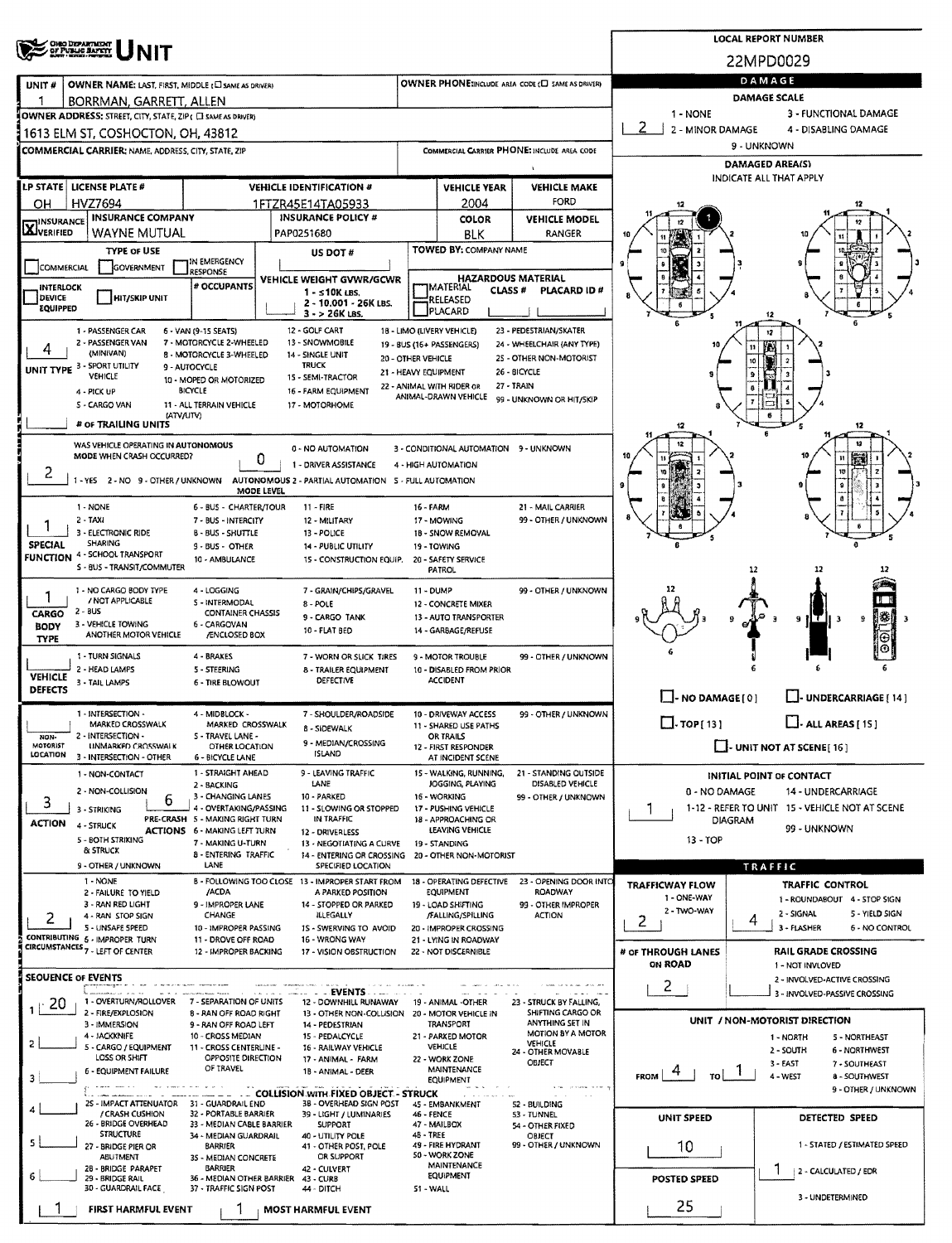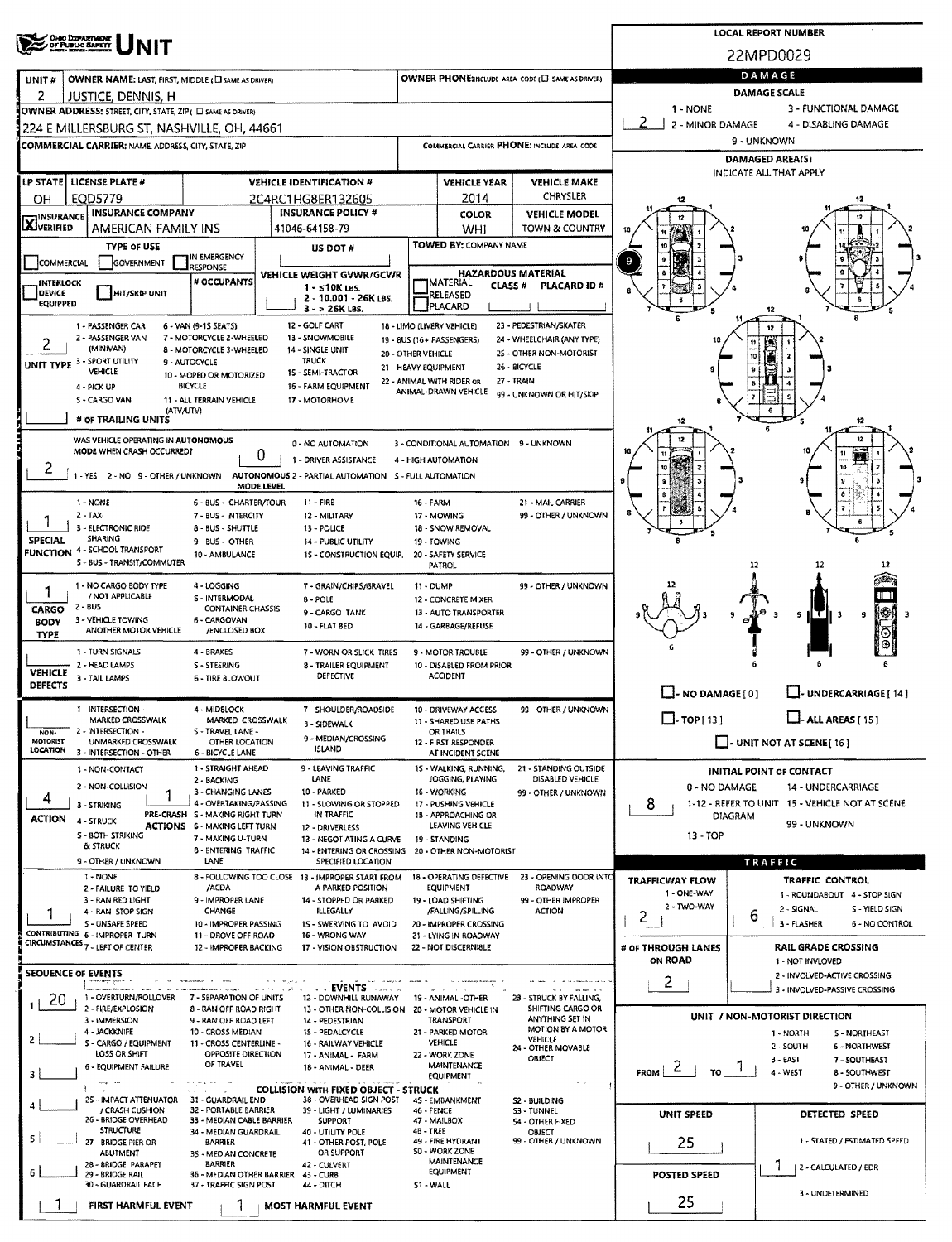|                                                                 | ONO DEPARTMENT<br><b>MOTORIST / NON-MOTORIST</b>                                                        |                                                                                                                       |                                                                                     |                   |                                                     |                                                                                               |                                                  |               | <b>LOCAL REPORT NUMBER</b><br>22MPD0029                                        |                                                                            |                                                                                |                                                                      |             |                                                                                 |                         |                                           |                                    |  |
|-----------------------------------------------------------------|---------------------------------------------------------------------------------------------------------|-----------------------------------------------------------------------------------------------------------------------|-------------------------------------------------------------------------------------|-------------------|-----------------------------------------------------|-----------------------------------------------------------------------------------------------|--------------------------------------------------|---------------|--------------------------------------------------------------------------------|----------------------------------------------------------------------------|--------------------------------------------------------------------------------|----------------------------------------------------------------------|-------------|---------------------------------------------------------------------------------|-------------------------|-------------------------------------------|------------------------------------|--|
| UNIT#                                                           | NAME: LAST, FIRST, MIDDLE                                                                               |                                                                                                                       |                                                                                     |                   |                                                     |                                                                                               |                                                  |               |                                                                                |                                                                            | DATE OF BIRTH                                                                  |                                                                      |             |                                                                                 | AGE                     | <b>GENDER</b>                             |                                    |  |
|                                                                 | BORRMAN, GARRETT, ALLEN                                                                                 |                                                                                                                       |                                                                                     |                   |                                                     |                                                                                               |                                                  |               |                                                                                |                                                                            | 21<br>10/07/2000                                                               |                                                                      |             |                                                                                 |                         |                                           | м                                  |  |
|                                                                 | ADDRESS: STREET, CITY, STATE, ZIP                                                                       |                                                                                                                       |                                                                                     |                   |                                                     |                                                                                               |                                                  |               |                                                                                | <b>CONTACT PHONE - INCLUDE AREA CODE</b>                                   |                                                                                |                                                                      |             |                                                                                 |                         |                                           |                                    |  |
| <b>AON-MOTOR</b>                                                | 1613 ELM ST, COSHOCTON, OH, 43812                                                                       |                                                                                                                       |                                                                                     |                   |                                                     |                                                                                               |                                                  |               |                                                                                |                                                                            | AIR BAG USAGE                                                                  |                                                                      |             |                                                                                 |                         |                                           |                                    |  |
|                                                                 | <b>INJURIES INJURED</b><br><b>TAKEN</b>                                                                 | <b>SAFETY EQUIPMENT</b><br><b>EMS AGENCY (NAME)</b><br><b>INJURED TAKEN TO: MEDICAL FACILITY (NAME, CITY)</b><br>USED |                                                                                     |                   |                                                     |                                                                                               |                                                  |               |                                                                                |                                                                            | <b>SEATING</b><br><b>IDOT-COMPLIANT</b><br><b>POSITION</b><br><b>MC HELMET</b> |                                                                      |             |                                                                                 |                         | <b>EJECTION</b>                           | <b>TRAPPED</b>                     |  |
| 5                                                               | 1                                                                                                       | BY<br>4                                                                                                               |                                                                                     |                   |                                                     |                                                                                               |                                                  |               |                                                                                |                                                                            | 1<br>1                                                                         |                                                                      |             |                                                                                 |                         | 1                                         |                                    |  |
| <b>MOTORIST</b><br><b>OL STATE</b>                              | LOCAL<br><b>OPERATOR LICENSE NUMBER</b><br><b>OFFENSE DESCRIPTION</b><br><b>OFFENSE CHARGED</b><br>CODE |                                                                                                                       |                                                                                     |                   |                                                     |                                                                                               |                                                  |               |                                                                                | <b>CITATION NUMBER</b>                                                     |                                                                                |                                                                      |             |                                                                                 |                         |                                           |                                    |  |
| OН                                                              | UP803088<br><b>ENDORSEMENT</b>                                                                          |                                                                                                                       |                                                                                     |                   |                                                     |                                                                                               |                                                  | $\mathbf{L}$  |                                                                                |                                                                            | <b>ALCOHOL TEST</b>                                                            |                                                                      |             |                                                                                 |                         | <b>DRUG TEST(S)</b>                       |                                    |  |
| OL CLASS                                                        |                                                                                                         |                                                                                                                       | <b>RESTRICTION SELECT UP TO 3</b>                                                   | <b>DRIVER</b>     | <b>DISTRACTED</b>                                   | ALCOHOL                                                                                       | ALCOHOL / DRUG SUSPECTED<br><b>MARUUANA</b>      |               | <b>CONDITION</b>                                                               | <b>STATUS</b>                                                              | <b>TYPE</b>                                                                    | VALUE                                                                |             | <b>STATUS</b>                                                                   | <b>TYPE</b>             |                                           | RESULTS SELECT UP TO 4             |  |
| 4                                                               |                                                                                                         |                                                                                                                       |                                                                                     | $BY_1$            |                                                     |                                                                                               | OTHER DRUG                                       |               | 1                                                                              | 1                                                                          | 1                                                                              |                                                                      |             |                                                                                 |                         |                                           |                                    |  |
| UNIT#                                                           |                                                                                                         |                                                                                                                       | NAME: LAST, FIRST, MIDDLE                                                           |                   |                                                     |                                                                                               |                                                  |               |                                                                                |                                                                            |                                                                                | DATE OF BIRTH                                                        |             |                                                                                 |                         | AGE                                       | <b>GENDER</b>                      |  |
| 2                                                               | JUSTICE, JESSICA, R                                                                                     |                                                                                                                       |                                                                                     |                   |                                                     |                                                                                               |                                                  |               |                                                                                | 11/24/1981<br>40<br>F                                                      |                                                                                |                                                                      |             |                                                                                 |                         |                                           |                                    |  |
|                                                                 | <b>ADDRESS: STREET, CITY, STATE, ZIP</b>                                                                |                                                                                                                       | 224 E MILLERSBURG ST, NASHVILLE, OH, 44661                                          |                   |                                                     |                                                                                               |                                                  |               |                                                                                |                                                                            | 330-275-6923                                                                   | <b>CONTACT PHONE - INCLUDE AREA CODE</b>                             |             |                                                                                 |                         |                                           |                                    |  |
|                                                                 | <b>INJURIES INJURED</b>                                                                                 |                                                                                                                       | <b>EMS AGENCY (NAME)</b>                                                            |                   |                                                     |                                                                                               | INJURED TAKEN TO: MEDICAL FACILITY (NAME, CITY)  |               | <b>SAFETY EQUIPMENT</b>                                                        |                                                                            |                                                                                | <b>SEATING</b>                                                       |             |                                                                                 |                         | AIR BAG USAGE EJECTION                    | <b>TRAPPED</b>                     |  |
| MOTORIST / NON-MOTORIST<br>5                                    | TAKEN<br>İBY<br>111                                                                                     |                                                                                                                       |                                                                                     |                   |                                                     |                                                                                               |                                                  |               | USED<br>4                                                                      |                                                                            | <b>DOT-COMPLIANT</b><br><b>IMC HELMET</b>                                      | <b>PDSITION</b><br>1                                                 |             | 1                                                                               |                         |                                           |                                    |  |
|                                                                 |                                                                                                         |                                                                                                                       | OL STATE OPERATOR LICENSE NUMBER                                                    |                   |                                                     | <b>OFFENSE CHARGED</b>                                                                        |                                                  | LOCAL         | OFFENSE DESCRIPTION                                                            |                                                                            |                                                                                |                                                                      |             | -1<br><b>CITATION NUMBER</b>                                                    |                         |                                           |                                    |  |
| OН                                                              | RT543166                                                                                                |                                                                                                                       |                                                                                     |                   |                                                     |                                                                                               |                                                  | CODE          |                                                                                |                                                                            |                                                                                |                                                                      |             |                                                                                 |                         |                                           |                                    |  |
| OL CLASS                                                        | <b>ENDORSEMENT</b>                                                                                      |                                                                                                                       | <b>RESTRICTION SELECT UP TO 3</b>                                                   | <b>DRIVER</b>     |                                                     |                                                                                               | ALCOHOL / DRUG SUSPECTED                         |               | <b>CONDITION</b>                                                               |                                                                            |                                                                                | <b>ALCOHOL TEST</b>                                                  |             |                                                                                 |                         | <b>DRUG TEST(S)</b>                       |                                    |  |
| 4                                                               |                                                                                                         |                                                                                                                       | 3                                                                                   | B٧                | <b>DISTRACTED</b>                                   | ALCOHOL                                                                                       | MARUUANA                                         |               | 1                                                                              | <b>STATUS</b>                                                              | <b>TYPE</b>                                                                    | VALUE                                                                |             | <b>STATUS</b>                                                                   | <b>TYPE</b>             |                                           | <b>RESULTS SELECT UP TO 4</b>      |  |
| UNIT #                                                          |                                                                                                         |                                                                                                                       | NAME: LAST, FIRST, MIDDLE                                                           |                   |                                                     |                                                                                               | <b>OTHER DRUG</b>                                |               |                                                                                | 1                                                                          | 1                                                                              | DATE OF BIRTH                                                        |             | 1                                                                               | 1                       | <b>AGE</b>                                | <b>GENDER</b>                      |  |
|                                                                 |                                                                                                         |                                                                                                                       |                                                                                     |                   |                                                     |                                                                                               |                                                  |               |                                                                                |                                                                            |                                                                                |                                                                      |             |                                                                                 |                         |                                           |                                    |  |
|                                                                 | <b>ADDRESS: STREET, CITY, STATE, ZIP</b>                                                                |                                                                                                                       |                                                                                     |                   |                                                     |                                                                                               |                                                  |               |                                                                                | <b>CONTACT PHONE - INCLUDE AREA CODE</b>                                   |                                                                                |                                                                      |             |                                                                                 |                         |                                           |                                    |  |
|                                                                 |                                                                                                         |                                                                                                                       |                                                                                     |                   |                                                     |                                                                                               |                                                  |               |                                                                                |                                                                            |                                                                                |                                                                      |             |                                                                                 |                         |                                           |                                    |  |
|                                                                 | <b>INJURIES INJURED</b><br>TAKEN                                                                        |                                                                                                                       | <b>EMS AGENCY (NAME)</b>                                                            |                   |                                                     |                                                                                               | INJURED TAKEN TO: MEDICAL FACILITY (NAME, CITY)  |               | <b>SAFETY EQUIPMENT</b><br><b>USED</b>                                         |                                                                            | <b>IDOT-COMPLIANT</b>                                                          | <b>SEATING</b><br>POSITION                                           |             | AIR BAG USAGE                                                                   |                         | <b>EJECTION</b>                           | <b>TRAPPED</b>                     |  |
|                                                                 | BY                                                                                                      |                                                                                                                       |                                                                                     |                   |                                                     |                                                                                               |                                                  |               |                                                                                |                                                                            | <b>I<sub>MC HELMET</sub></b>                                                   |                                                                      |             |                                                                                 |                         |                                           |                                    |  |
| MOTORIST / NON-MOTORIST<br><b>OL STATE</b>                      |                                                                                                         |                                                                                                                       | OPERATOR LICENSE NUMBER                                                             |                   |                                                     | <b>OFFENSE CHARGED</b>                                                                        |                                                  | LOCAL<br>CODE | OFFENSE DESCRIPTION                                                            |                                                                            |                                                                                |                                                                      |             | <b>CITATION NUMBER</b>                                                          |                         |                                           |                                    |  |
| OL CLASS                                                        | <b>ENDORSEMENT</b>                                                                                      |                                                                                                                       |                                                                                     |                   |                                                     |                                                                                               |                                                  |               |                                                                                |                                                                            | ALCOHOL TEST<br><b>DRUG TEST(S)</b>                                            |                                                                      |             |                                                                                 |                         |                                           |                                    |  |
|                                                                 |                                                                                                         |                                                                                                                       | <b>RESTRICTION SELECT UP TO 3</b>                                                   | <b>DRIVER</b>     |                                                     | <b>ALCOHOL / DRUG SUSPECTED</b><br><b>CONDITION</b><br><b>DISTRACTED</b> ALCOHOL<br>MARIJUANA |                                                  | <b>STATUS</b> | TYPE                                                                           | VALUE                                                                      |                                                                                | <b>STATUS</b>                                                        | <b>TYPE</b> |                                                                                 | RESULTS SELECT UP TO 4  |                                           |                                    |  |
|                                                                 |                                                                                                         |                                                                                                                       |                                                                                     | BΥ                |                                                     |                                                                                               | OTHER DRUG                                       |               |                                                                                |                                                                            |                                                                                |                                                                      |             |                                                                                 |                         |                                           |                                    |  |
|                                                                 | <b>INJURIES</b>                                                                                         |                                                                                                                       | <b>SEATING POSITION</b>                                                             |                   | AIR BAG<br><b>A NOT DEPLOYED</b>                    |                                                                                               | <b>OL CLASS</b>                                  |               | OL RESTRICTION(S)                                                              |                                                                            |                                                                                | <b>DRIVER DISTRACTION</b>                                            |             |                                                                                 |                         | <b>TEST STATUS</b>                        |                                    |  |
| 2 - SUSPECTED SERIOUS                                           |                                                                                                         |                                                                                                                       | 1 - FRONT - LEFT SIDE<br>(MOTORCYCLE DRIVER)<br>2 - FRONT - MIDDLE                  |                   | 2 - DEPLOYED FRONT<br>3 - DEPLOYED SIDE             |                                                                                               | 1 - CLASS A<br>2 - CLASS B                       |               | 1 - ALCOHOL INTERLOCK<br>DEVICE - C                                            |                                                                            |                                                                                | 1 - NOT DISTRACTED<br>2 - MANUALLY OPERATING AN<br><b>ELECTRONIC</b> |             |                                                                                 |                         | 1 - NONE GIVEN<br>2 - TEST REFUSED        |                                    |  |
| <b>INJURY -</b><br>3 - SUSPECTED MINOR                          |                                                                                                         |                                                                                                                       | <b>3 - FRONT RIGHT SIDE</b><br>4 - SECOND - LEFT SIDE                               | <b>FRONT/SIDE</b> | 4. DEPLOYED BOTH                                    |                                                                                               | 3 - CLASS C                                      |               | <b>12 - CDL INTRASTATE ONLY</b><br>13 - CORRECTIVE LENSES<br>14 - FARM WAIVER  | 3 - TEST GIVEN,<br>COMMUNICATION DEVICE<br>(TEXTING, TYPING,<br>/ UNUSABLE |                                                                                |                                                                      |             |                                                                                 | CONTAMINATED SAMPLE     |                                           |                                    |  |
| <b>INJURY</b><br>4 - POSSIBLE INJURY                            |                                                                                                         |                                                                                                                       | (MOTORCYCLE PASSENGER)<br>5 - SECOND - MIDDLE                                       |                   | <b>5:- NOT APPLICABLE</b><br>9 - DEPLOYMENT UNKNOWN |                                                                                               | 4 - REGULAR CLASS<br>$(OHIO = D)$ :              |               | 15 - EXCEPT CLASS A BUS<br>[6 - EXCERT, CLASS A                                | DIALING)<br>3 - TALKING ON HANDS-FREE                                      |                                                                                |                                                                      |             | 4 - TEST GIVEN;<br><b>RESULTS KNOWN</b>                                         |                         |                                           |                                    |  |
| - NO APPARENT INJURY                                            |                                                                                                         |                                                                                                                       | 6 - SECOND - RIGHT SIDE.<br>7 - THIRD - LEFT SIDE                                   |                   | <b>EJECTION</b>                                     | -5                                                                                            | 5 - M/C MOPED ONLY                               |               | & CLASS B BUS                                                                  | 7 - EXCEPT TRACTOR-TRAILER                                                 |                                                                                |                                                                      |             | <b>COMMUNICATION DEVICE</b><br>4 - TALKING ON HAND-HELD<br>COMMUNICATION DEVICE |                         |                                           | 5 - TEST GIVEN,<br>RESULTS UNKNOWN |  |
|                                                                 | <b>INJURIES TAKEN BY</b>                                                                                |                                                                                                                       | (MOTORCYCLE SIDE CAR)<br>8 - THIRD - MIDDLE                                         |                   | <b>IF NOT EIECTED</b>                               |                                                                                               | 6 - NO VALID OL:                                 |               | <b>B - INTERMEDIATE LICENSE</b><br><b>RESTRICTIONS</b><br>- LEARNER'S PERMIT   |                                                                            |                                                                                | S - OTHER ACTIVITY WITH AN<br>ELECTRONIC DEVICE                      |             |                                                                                 |                         |                                           | <b>ALCOHOL TEST TYPE</b>           |  |
| 1 - NOT TRANSPORTED                                             | <b>/TREATED AT SCENE</b>                                                                                |                                                                                                                       | 9 - THIRD - RIGHT SIDE<br>10 - SLEEPER SECTION                                      |                   | 2 - PARTIALLY EJECTED<br>3 - TOTALLY EJECTED        |                                                                                               | <b>OL ENDORSEMENT</b><br>H - HAZMAT. /           |               | <b>RESTRICTIONS</b><br>10 - LIMITED TO DAYLIGHT                                |                                                                            |                                                                                | <b>6 - PASSENGER</b><br>7 - OTHER DISTRACTION                        |             |                                                                                 | 1 - NONE<br>2 - 8LOOD   |                                           |                                    |  |
| $2 - EMS$<br>3 - POLICE                                         |                                                                                                         |                                                                                                                       | OF TRUCK CAB<br>- PASSENGER IN<br>91                                                |                   | 4 - NOT APPLICABLE<br><b>TRAPPED</b>                |                                                                                               | M - MOTORCYCLE                                   |               | <b>ONLY</b><br>11 - LIMITED TO EMPLOYMENT                                      |                                                                            |                                                                                | <b>INSIDE THE VEHICLE.</b><br>8 - OTHER DISTRACTION                  |             |                                                                                 | 3 - URINE<br>4 - BREATH |                                           |                                    |  |
| 9 - OTHER / UNKNOWN                                             |                                                                                                         |                                                                                                                       | OTHER ENCLOSED CARGO<br>AREA (NON-TRAILING UNIT,<br>BUS, PICK-UP WITH CAP)<br>-3-54 |                   | 1 - NOT TRAPPED<br><b>2 - EXTRICATED BY A TABLE</b> |                                                                                               | P - PASSENGER-<br>$N$ = TANKER $_{\odot}$        |               | 112 - LIMITED - OTHER<br>13 - MECHANICAL DEVICES                               |                                                                            |                                                                                | OUTSIDE THE VEHICLE<br>9 - OTHER / UNKNOWN                           |             |                                                                                 | 5-OTHER-                | <b>DRUG TEST TYPE</b>                     |                                    |  |
|                                                                 | <b>SAFETY EQUIPMENT</b>                                                                                 |                                                                                                                       | 12 - PASSENGER IN<br>UNENCLOSED CARGO AREA                                          | 3 FREED BY        | MECHANICAL MEANS                                    |                                                                                               | Q - MOTOR SCOOTER                                |               | (SPECIAL BRAKES, HAND<br><b>CONTROLS, OR OTHER 239</b>                         |                                                                            |                                                                                | <b>CONDITION</b><br>- APPARENTLY NORMAL                              |             |                                                                                 | 1 - NONE<br>2 - BLOOD   |                                           |                                    |  |
| 1 - NONE USED "<br>2 - SHOULDER BELT ONLY                       |                                                                                                         |                                                                                                                       | <b>13 - TRAILING UNIT</b><br>14 - RIDING ON VEHICLE                                 |                   |                                                     | NON-MECHANICAL MEANS                                                                          | R - THREE-WHEEL<br><b>MOTORCYCLE</b>             |               | <b>ADARTIVE DEVICES)</b><br>14 - MILITARY VEHICLES ONLY<br>15 - MOTOR VEHICLES |                                                                            |                                                                                | 2 - PHYSICAL IMPAIRMENT<br>3 - EMOTIONAL (E.G.                       |             |                                                                                 | 3 - URINE<br>4 - OTHER  |                                           |                                    |  |
| `used<br>3 - LAP BELT ONLY USED.                                |                                                                                                         |                                                                                                                       | <b>EXTERIOR</b><br>(NON-TRAILING UNIT)                                              |                   |                                                     |                                                                                               | S - SCHOOL BUS<br><b>T - DOUBLE &amp; TRIPLE</b> |               | WITHOUT AIR BRAKES<br>16 - OUTSIDE MIRROR                                      |                                                                            |                                                                                | DEPRESSED, ANGRY,<br>DISTURBED)                                      |             |                                                                                 |                         |                                           | <b>DRUG TEST RESULT(S)</b>         |  |
| 4 - SHOULDER & LAP BELT :<br>USED                               |                                                                                                         |                                                                                                                       | 15 - NON-MOTORIST<br>99 - OTHER / UNKNOWN                                           |                   |                                                     | 一分節                                                                                           | <b>TRAILERS,</b><br>X - TANKER / HAZMAT          |               | 17 - PROSTHETIC AID<br>18 - OTHER                                              |                                                                            |                                                                                | <b>ILLNESS</b><br>FELL ASLEEP, FAINTED.                              |             |                                                                                 |                         | 1 - AMPHETAMINES:<br>2 - BARBITURATES     |                                    |  |
| 5 - CHILD RESTRAINT SYSTEM<br>- FORWARD FACING                  |                                                                                                         |                                                                                                                       |                                                                                     |                   |                                                     |                                                                                               |                                                  |               | $\mathcal{L} \gg 1$                                                            |                                                                            |                                                                                | FATIGUED, ETC.<br>6 - UNDER THE INFLUENCE OF                         |             |                                                                                 |                         | 3 - BENZODIAZEPINES<br>4 - CANÑABINOIDS : |                                    |  |
| 6 - CHILD RESTRAINT SYSTEM<br>- REAR FACING                     |                                                                                                         |                                                                                                                       |                                                                                     |                   |                                                     |                                                                                               | <b>GENDER</b><br>F - FEMALE                      |               |                                                                                |                                                                            |                                                                                | <b>MEDICATIONS / DRUGS /</b><br><b>ALCOHOL</b>                       |             |                                                                                 | 5 - COCAINE             | 6 - OPIATES / OPIOIDS                     |                                    |  |
| 7 - BOOSTER SEAT<br>8 - HELMET USED<br>9 - PROTECTIVE PADS ÚSED |                                                                                                         |                                                                                                                       |                                                                                     |                   |                                                     |                                                                                               | M - MALE                                         |               |                                                                                |                                                                            |                                                                                | :- OTHER / UNKNOWN                                                   |             |                                                                                 | 7 - OTHER               | 8 - NEGATIVE RESULTS                      |                                    |  |
| <b>10 - REFLECTIVE CLOTHING</b>                                 | (ELBOWS, KNEES, ETC)                                                                                    |                                                                                                                       |                                                                                     |                   |                                                     |                                                                                               | U - OTHER / UNKNOWN                              |               |                                                                                |                                                                            |                                                                                |                                                                      |             |                                                                                 |                         |                                           |                                    |  |
| 11 - LIGHTING - PEDESTRIAN                                      | <b>/ BICYCLE ONLY:</b>                                                                                  |                                                                                                                       |                                                                                     |                   |                                                     |                                                                                               |                                                  |               |                                                                                |                                                                            |                                                                                |                                                                      |             |                                                                                 |                         |                                           |                                    |  |
| 99 - OTHER / UNKNOWN                                            |                                                                                                         |                                                                                                                       |                                                                                     |                   |                                                     |                                                                                               |                                                  |               |                                                                                |                                                                            |                                                                                |                                                                      |             |                                                                                 |                         |                                           |                                    |  |